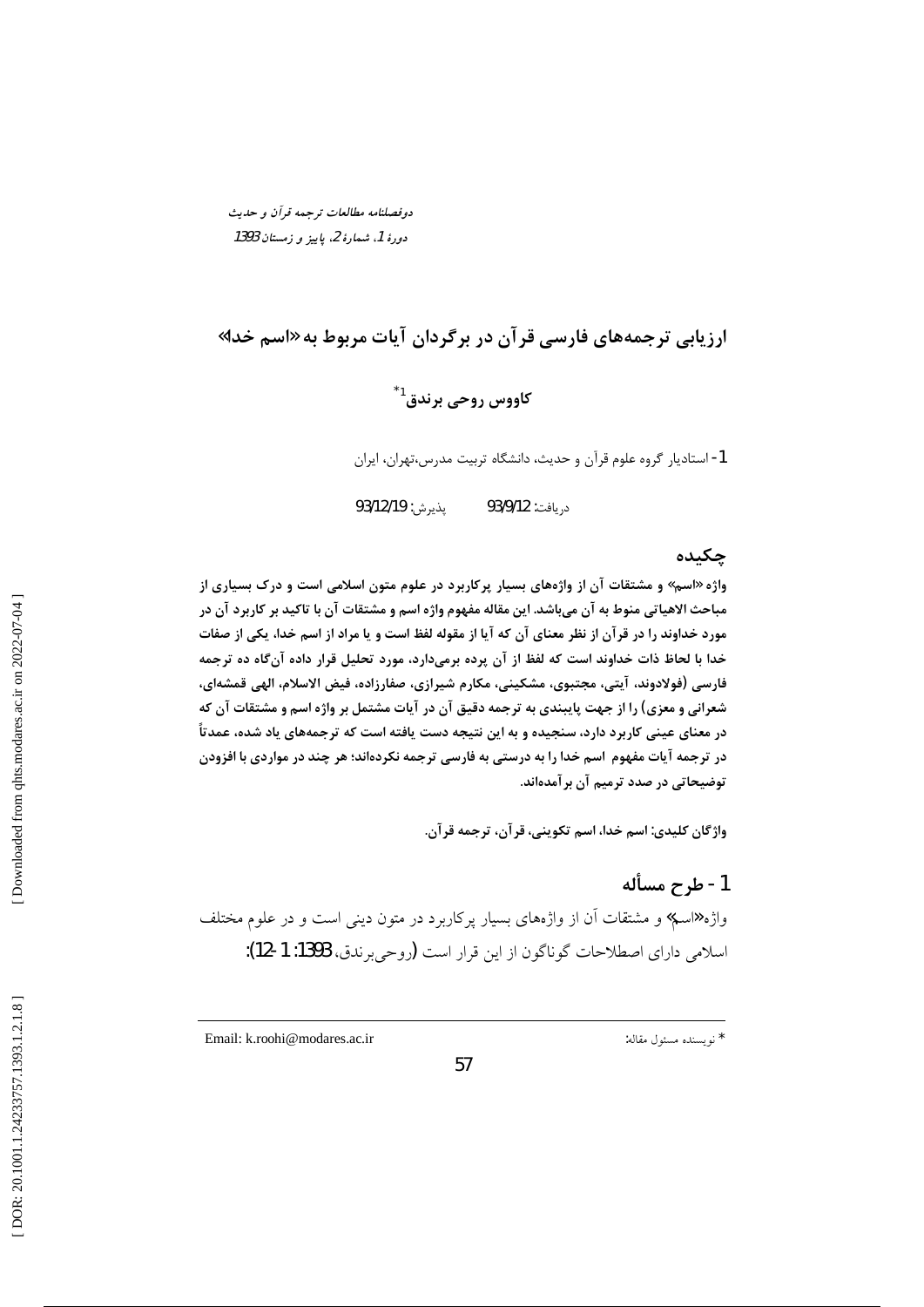1- مفهوم اسم در لغت عبارت از علامت و نشانه است؛ 2- مفهوم اسم در عرف نیز به معناي «لفظ دالٌ بر مسمّى» است؛ 3- اسم در يک اصطلاح علم صرف و نحو در مقابل فعل و حرف، و به معنای کلمهای است که بنفسه بر معنایی دلالت دارد، ولی همانند فعل، مقترن به زمان نیست؛ 4- اسم اصطلاح در دانش منطق در مقابل کلمه و اَدات و مقصود از کلمه، همان فعل در صرف و نحو، و مراد از ادات، حرف و منظور از اسم، همان اسم در صرف و نحو است؛ 5- اسم بر پایه ی اصطلاح دیگر در علم صرف و نحو در مقابل لقب و کنیه عبارت است از کلمهای (مشخصاً بنابر اصطلاح اول یعنی اسمی) که معرفه و از میان معارف مشخصاً عَلَمى كه نه مُصدَّر به اب و امّ باشد و نه دلالت بر مدح و ذمّ كند؛ 6- اسم بر پایه اصطلاح دیگر در علم صرف و نحو در مقابل اعم از اسم ذات و اسم معنا است؛ یعنی در مواردی بر ذات قائم بذاته (اسم ذات) دلالت دارد. مانند: انسان، زید و… و در مواردی دیگر دلالت بر معنای قائم بغیره (اسم معنا) دلالت دارد مانند: ضرب، کتابت و… و صفت در مقابل این دو، بر ذاتی که متّصف به معنا و دارای یک ویژگی خاصّ است، دلالت دارد مانند ضارب، كاتب و… و همواره با وزن خاصّى همراه است. مانند: اسم فاعل، اسم مفعول، صفت مشبهه، صیغه مبالغه و اسم تفضیل. ؛ 7-در علم کلام، اصطلاح اسم در برابر صفات و افعال کاربرد دارد؛ زیرا اموری که به خداوند متعال نسبت داده می شود، یا فعل است، مانند: خلق؛ و يا صفت است، مانند حيات؛ و يا اسم، كه از فعل يا صفت به صورت توصيفي ساخته شده و بر خداوند متعال اطلاق ميگردد، مانند: خالق و حيّ؛ 8- در اصطلاح حکمت متعالیه و عرفان نظری، اسم به عنوان یک امر عینی در برابر ذات، صفت و فعل الهي قرار مي گيرد و مراد از آن لحاظ ذات حق به اعتبار دارا بودن يكي از صفات میباشد؛ و 9- نیز در اصطلاح حکمت متعالیه و عرفان نظری، اسم به عنوان وجود تکوینی عینی غیر از اسمای الھی کاربرد دارد و تمامی موجودات به لحاظ دلالت بر حق، اسم حقَّ هستند و وجودهای تکوینی خاصّ (انسان کامل، شخص شخیص رسول اکرم (ص) و اهل بيت (ع) اسم اعظم الهي مي باشند.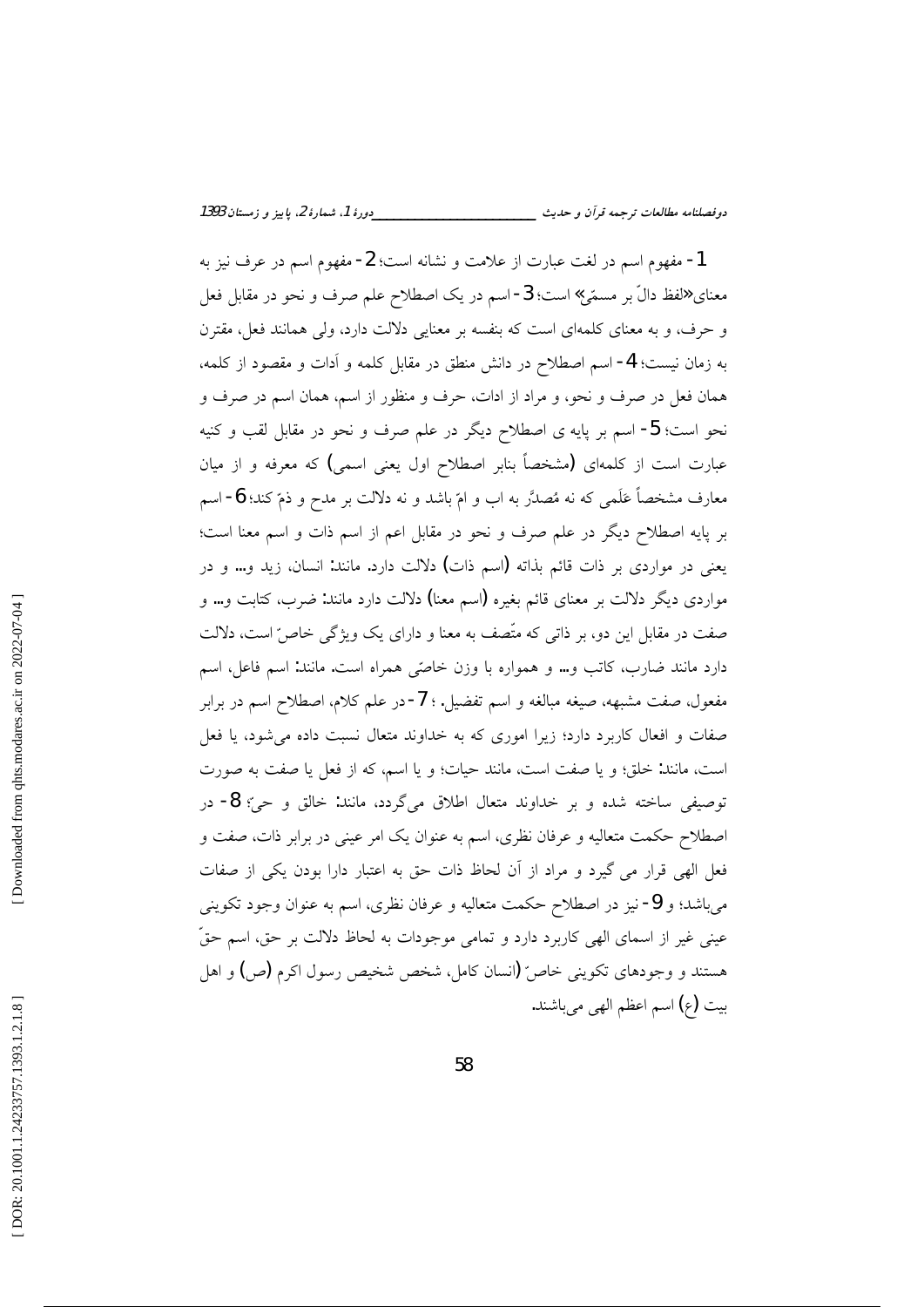مسأله پیشاروی این مقاله بررسی معنا/معانی اسم و مشتقات آن با تأکید بر کاربرد آن در مورد خداوند (اسم خدا) در کاربرد قرآن می باشد و عمده نظر بر پاسخ این مساله است که آیا اسم خدا در قرآن و حدیث در اسم عینی کاربرد دارد و یا تنها در معنای لفظی به کار رفته است؟ و این مسأله در ترجمه های فارسی (مشخصاً ترجمههای: فولادوند، مجتبوی، اَيتي، الهي قمشهاي، شعراني، فيض الاسلام، مشكيني، معزى، مكارم، صفارزاده) چه ميزان رعایت شده است. با این توجه که این مسأله به جز اشاره به اَن در منابعی که در این مقاله مورد بهره برداری قرار می گیرند، در هیچ کتاب و مقالهای به عنوان یک مسأله مورد پژوهش قرار نگرفته است.

### 2- کاربرد اسم در قرآن

آیات قرأنی که واژه اسم و مشتقات آن در مورد خداوند متعال به کار رفته، به دو دسته تقسیم مے گردد:

1) آیاتی که مقصود از واژه اسم و مشتقات آن، قطعا اسم لفظی است. این آیات عبارتاند از: سوره مائده، آيه 4؛ سوره انعام، آيه 118، 119. 121و 138؛ سوره حج، آيه 28، 34، و40؛ سوره بقره، آيه 114؛ سوره نور، آيه 36. توضيح و تبيين هر يک از آنها و ارایه منابع تفسیری و غیر آن برای یکایک آیات، ملالآور خواهد بود.

2) آیاتی که واژه اسم و مشتقات آن در معنای عینی و خارجی استعمال شده است و یا حداقل احتمال استعمال معنای عینی در مورد آنها وجود دارد، که در ادامه مورد بررسی قرار مي گيرند.

2-1- آيه بسمله: ﴿بِسْمِ اللَّهِ الرَّحْمَــنِ الرَّحِيمِ﴾ قراین موجود در احادیث وارده از معصومین (ع) بیانگر این مطلب است که مقصود از اسم، در بسمله: ﴿بِشْمِ اللَّهِ الرَّحْمَــنِ الرَّحِيمِ﴾ اسم لفظي نيست. از جمله در حديث منقول از رسولخدا (ص) «بسم الله الرحمن الرحيم» از بزرگ ترين اسماى خدا و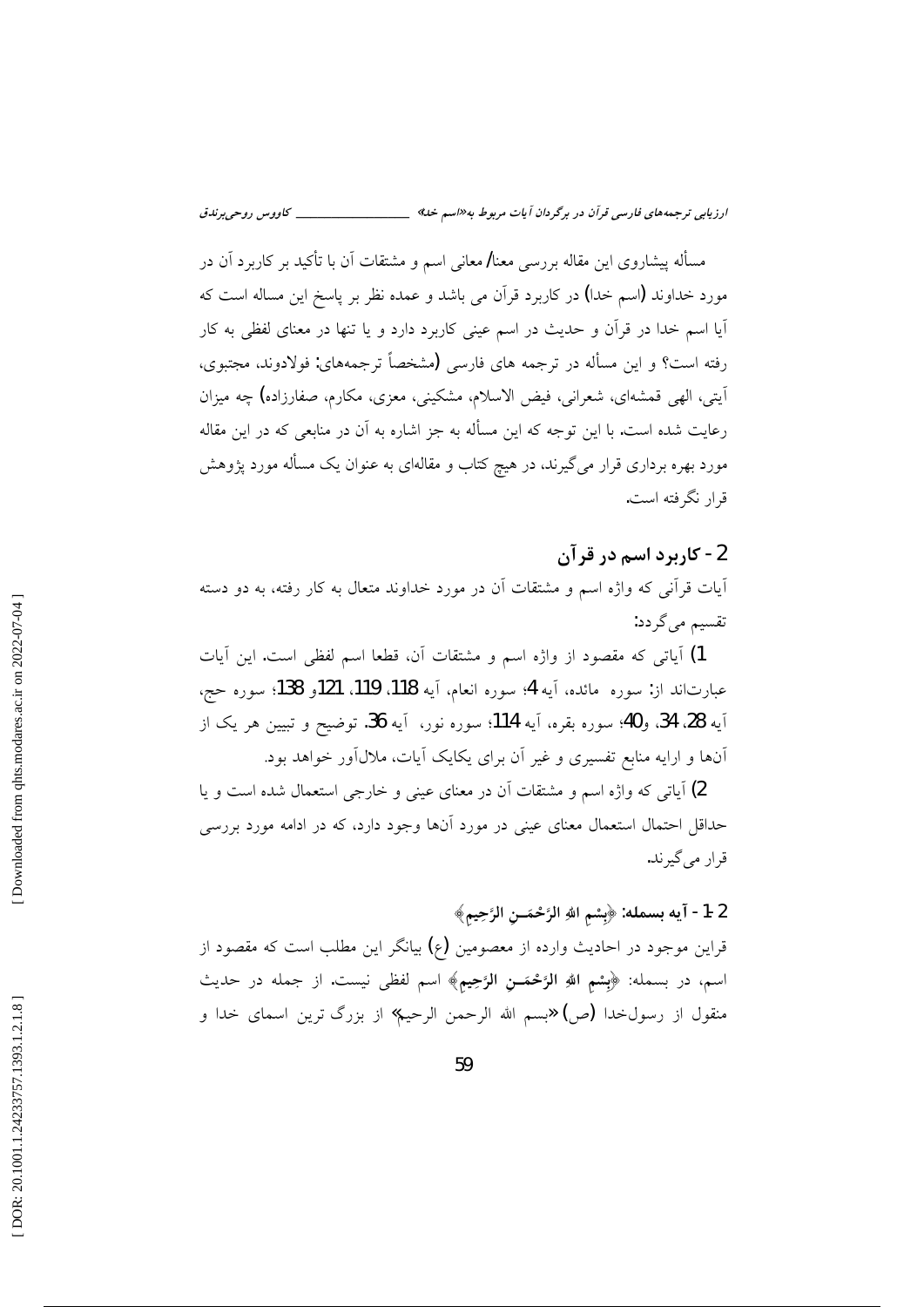فاصله ی اَن با بزرگ ترین اسم الهی، به اندازه ی فاصله ی سیاهی چشم با سفیدی اَن به شمار آمده است: ﴿بِشم اللهِ الرَّحْمَــن الرَّحِيمِ﴾ اسمٌ من اسماء الله الأكبر، و ما بينه و بين اسم الله الأكبر الأكما بين سواد العين و بياضها.» (حويزي، 1412، ج1: 8 ؛ ابن كثير، 1412، ج1: 18؛ سيوطي، 1404، ج1: 8 ؛ شوكاني، بي تا، ج1: 18) نيز در حديثي از امام صادق (ع) «بسم الله الرحمن الرحيم» بزرگ ترين اسم خدا معرفي شده است: ﴿بِسْمِ اللهِ الرَّحْمَــن الرَّحِيمِ﴾، اسمُ الله الأكبرُ ــ أو قال ــ الأعظم.» (حويزي، 1412. ج1: 8) همچنين از آن حضرت و همچنین به نقل از امامرضا (ع) فاصله «بسم الله الرحمن الرحیم» نسبت به بزرگ ترین اسم خدا از فاصله مردمک به سفیدی چشم نزدیکتر دانسته شده و فرموده شده است: ﴿بِسْمِ اللهِ الرَّحْمَــنِ الرَّحِيمِ﴾، أقربُ إلى اسم الله الأعظم من ناظر العين إلى بياضها.» (حويزي، 1412. ج1: 8) و در حديثي از امام سجاد (ع) به نقل از اميرمؤمنان علي (ع) در توضيح معناي ﴿بِشم اللهِ الرَّحْمَــنِ الرَّحِيمِ﴾ آمده است که «الله» در «بسم الله الرحمن الرحيم» بزرگ ترين اسم از اسماي خداوند \_عزّوجلّ \_ است… متن حديث چنين است: «إنَّ قولك (اللهِ) أعظمُ اسم من اسماء الله \_عزَّوجلّ \_ …» (حويزي، 1412.  $(13:1)$ 

وجه دلالت این احادیث بر عینی بودن معنای اسم آن است که در این احادیث سخن از عینیت ﴿بِشم اللهِ الرَّحْمَــنِ الرَّحِيمِ﴾ با اسم اعظم و یا نزدیکی آن به اسم اعظم است و این خود بیانگر آن است که اسم اعظم و نیز ﴿**بِسْمِ اللهِ الرَّحْمَــنِ الرَّحِیمِ﴾** از مقوله الفاظ نخواهد بود؛ چراكه در الفاظ مراد از نزديكي، اشتقاق است كه در اينجا قطعاً اشتقاق (خواه اشتقاق صغیر یا کبیر یا اکبر) اراده نشده است و اساساً مراد از اعظم بودن نیز طولانی و یا بزرگ بودن لفظی نخواهد بود. در واقع، این قیاس در شکل منطقی خود یک قیاس استثنایی است؛ به این صورت که اگر ﴿بِشم اللهِ الرَّحْمَــن الرَّحِيمِ﴾ از مقوله الفاظ بود، عينيت و يا نزديكي آن به اسم اعظم معنا نداشت، و اين در حالي است كه در اين دسته از احاديث به عينيت و يا نزديكي أن به اسم اعظم توصيف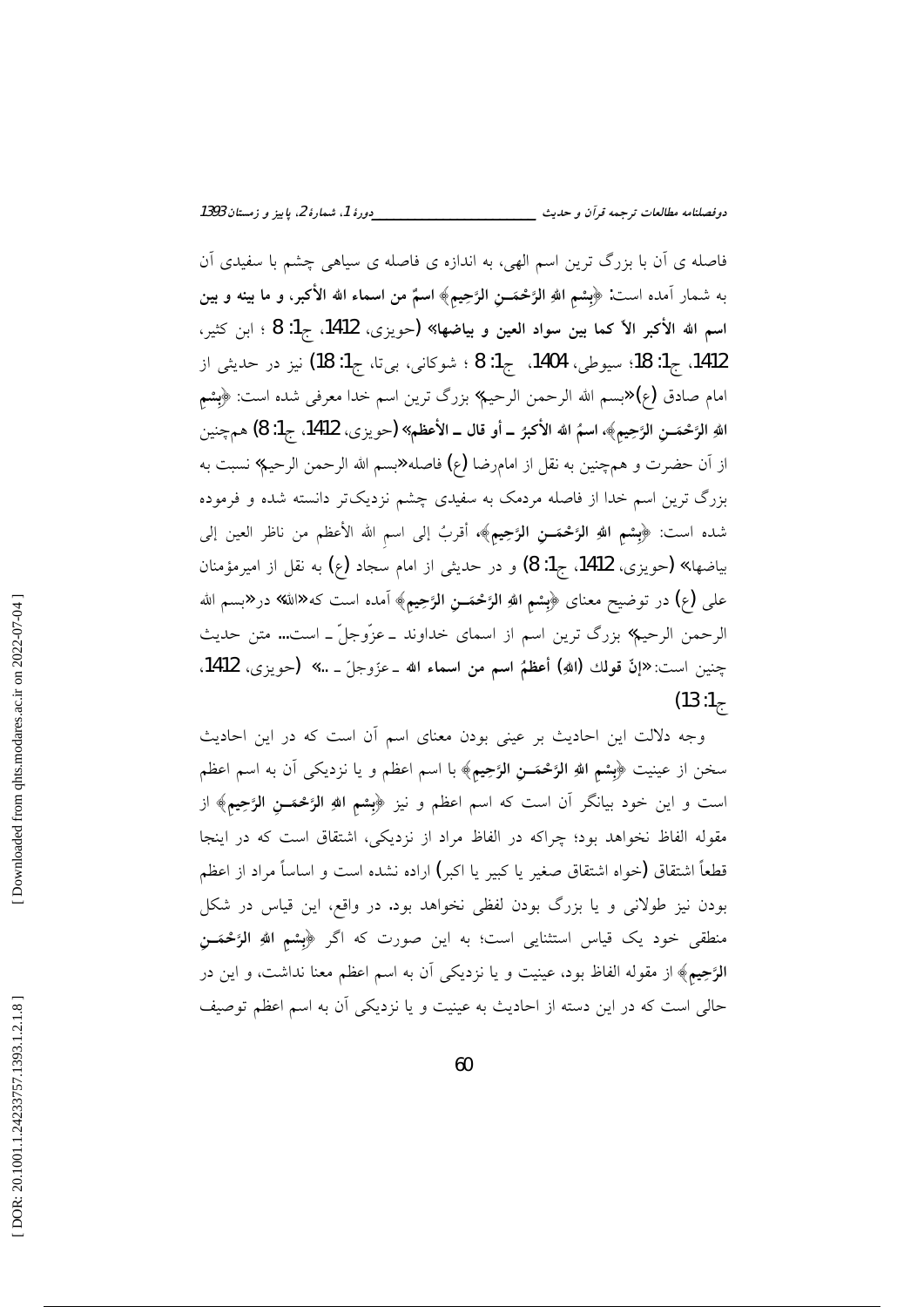ارزیابی ترجمههای فارسی قرآن در برگردان آیات مربوط به «اسم خدا» \_\_

شده است. بنابراين، ﴿بِشم اللهِ الرَّحْمَــن الرَّحِيمِ﴾ از مقوله الفاظ نخواهد بود و در نتجه قهرا حکایت از یک امر عینی و خارجی خواهد بود.

از این روی، برخی مفسران گفتهاند که متعلَّق «باء» در «بسم» مضمون کلِّی سوره و حقایقی است که بلافاصله در کلّ سوره ذکر شده است. بدین معنا که خداوند متعال بخواهد بفرماید: حقایق آینده، به اسم الله ـ که رحمان و رحیم از فروع آن است ــ تحقُّق می،یابد. امام خمینی(ره) چنین میفرماید: «محتمل است که در تمام سوره های قرآن ﴿بِشمِ اللَّهِ﴾ متعلق باشد به آيهاي كه بعد از آن مي آيد. گرچه گفته شده است كه ﴿بِشْمِ اللَّهِ﴾ متعلق است به جمله مقدري، ليكن بيشتر به نظر انسان مي آيد كه ﴿بِشْمِ اللهِ﴾ ها متعلق باشد به (جملهای از) خود سوره. مثلا در سوره حمد ﴿بِشْمِ اللهِ الرَّحْمَـــنِ الرَّحِيمِ، الْحَمْدُ لِلهِ رَبِّ الْعَـــلَمِينَ﴾ (يعني) به اسم خداي \_ تبارک و تعالى \_ ، حمد براي او است.» (خميني، 1370: 242، 305، 333) ؛ و يا اينكه بگوييم: متعلّق «باء» در «بسم». «ابتدئ» و یا «أستعین» است، ولی متعلّق هر یک از آن دو غرض محصّل از کلام و کلّ سوره باشد، که مثلاً در مورد سوره فاتحه، ستایش خدا با اظهار عبودیت و اقرار به پرستش و استعانت و درخواست هدایت خدا میباشد. (طباطبائی، 1393، ج1: 16\_ 17) از این گذشته، برخی از مفسّران به این که مقصود از اسم، در ﴿بِشم اللهِ الرَّحْمَــنِ

الرَّحِيمِ﴾ حقيقت عيني است تصريح كردهاند. از جمله در تأويلات عبدالرزاق قاساني (معروف به تفسير ابنءربي) در ذيل ﴿بِسْمِ اللهِ الرَّحْمَــنِ الرَّحِيمِ﴾ آمده است كه اسم هر چيز عبارت است از چیزی که به واسطه آن شناخته می شود. بنابراین، اسمای خداوند متعال همان صور نوعیه و وجودهای خارجی هستند که با ویژگی ها و ماهیات خود بر صفات و ذات الهي و با وجودشان بر ذات الهي و با تعيّن خاصٌ خودشان بر وحدت خداوند دلالت دارند، زیرا صور نوعیه و موجودات ظواهر الهی هستند که خداوند به وسیله آنها شناخته مي شود. (محيى الدين ابن عربي، 1422، ج1: 27 قيصري، 1375ش: 24)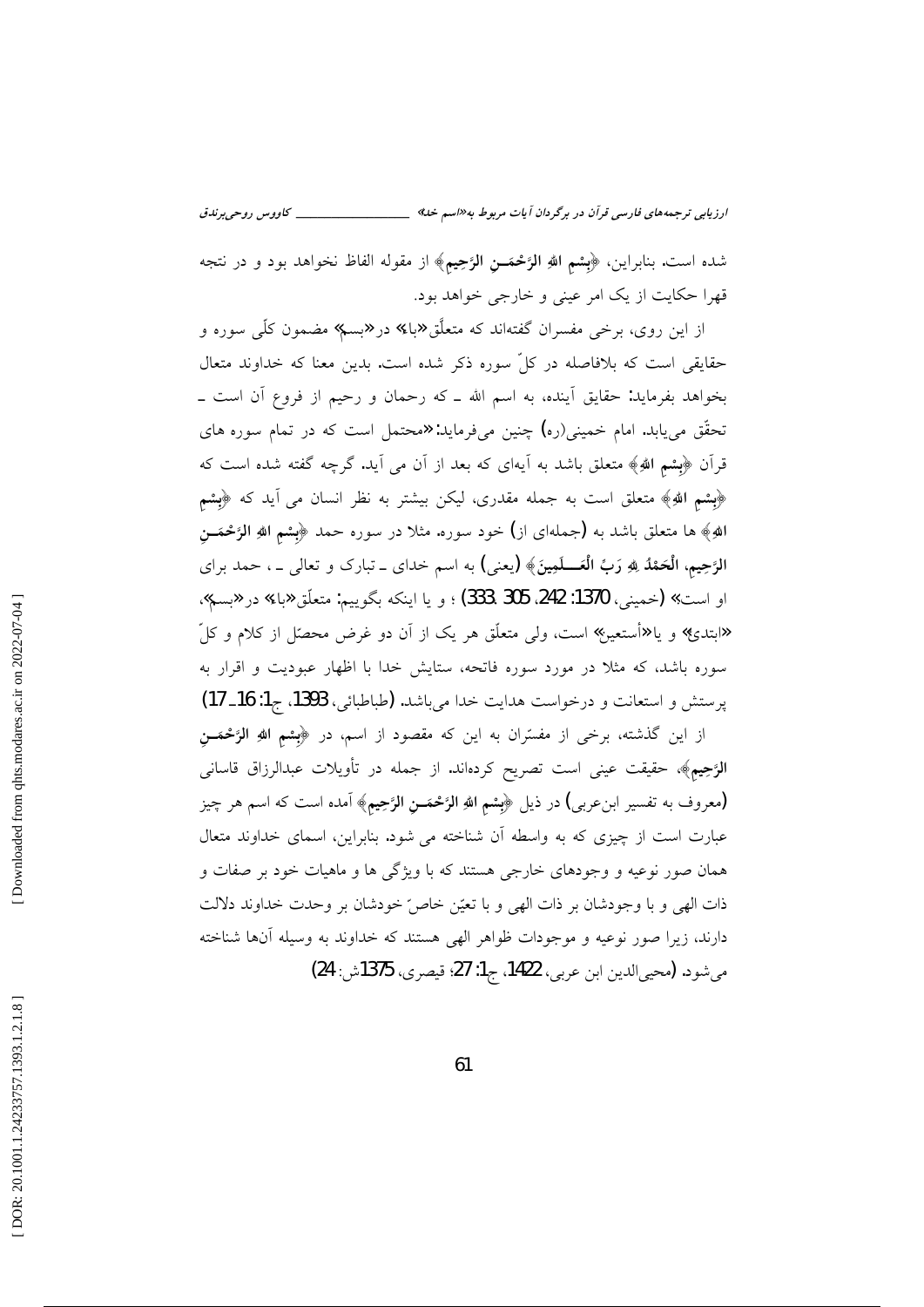همچنين «محيي|لدين ابن عربي» در «الفتوحات المكية»، «باء» موجود در «بسم الله» را به مبتدای مضمَر متعلّق دانسته و آورده است که از آن جا که ما پیش از این گفتیم اسمای الهی سبب وجود عالَم و مسلِّط بر جهان و مؤثَّر در آن هستند، بنابراین «بسم الله الرحمن الرحيم» از نظر ما، خبر براي مبتداي مضمر است و آن عبارت است از «ابتدا و آغاز و ظهور جهان» گويبي خداوند ميفرمايد: ظهور جهان به «بسم الله الرحمن الرحيم» است، يعني به واسطه اسم الله كه رحمان و رحيم است، جهان به ظهور پيوست. (محيى الدين ابن عربي، بي تا، ج1: 102؛ آلوسي، بي تا، ج1: 49)

2-2- آيه ﴿اقْرَأْ بِاسْمِ رَبِّكَ الَّذِي خَلَقَ﴾ و آيات مشابه

اين دسته از آيات عبارتاند از: 1- آيه ﴿اقْرَأْ بِاسْمِ رَبِّكَ الَّذِي خَلَقَ﴾ (علق/1)؛ 2- آيه ﴿فَسَبِّحْ بِاسْمِ رَبِّكَ الْعَظِيمِ﴾ (واقعه/74)؛ 3- آيه ﴿اذْكُرِ اسْمَ رَبِّكَ وَ تَبَتَّلْ إِلَيْهِ تَبْتِيلاً﴾ (مزمل/8)؛ 4- آيه ﴿وَاذْكُرِ اسْمَ رَبِّكَ بُكْرَةً وَأَصِيلاً﴾ (انسان/25)؛ 5- آيه ﴿وَذَكَرَ اسْمَ رَبِّهِ فَصَلَّى﴾ (اعلى/15)؛ و 6- آيه ﴿سَبِّح اشمَ رَبِّكَ الأَعْلَى﴾ (اعلى/1). احتمال اينكه در اين آيات مراد از اسم، اسم عيني باشد، كمتر از احتمال اسم لفظي نيست. صدرالمتالهين (ره) در مورد آيه اخيرٍ و نيزٍ أيه ﴿تِبارَكَ اسْمُ رَبِّكَ فِي الْجَلالِ وَ الْإِكْرامِ﴾ (الرحمن/78) كه در ادامه خواهد آمد، می گوید: لفظ و صوت و آنچه از این دو تشکیل می پابد، از عوارض اجسام و از يست ترين وجودات به شمار مي آيد و لذا مقدس و منزه شمردن أنها معنا ندارد. و احتمال اینکه از باب مجاز حذف و یا مجاز در تشبیه باشد، با وجود احتمال معنای حقيقى و عدم ضرورت احتمال معناى مجازى، بعيد است (صدرالمتالهين، 1383، ج1: 33). نیز در مورد آیه اول از سوی امام خمینی مطرح شده است که محتمل است مقصود این باشد که ای رسول ما، قرائت خود را با اسم پروردگارت که تو را آفرید، تحقّق ببخش و آغاز كن. (امام خميني، بي تا: 325).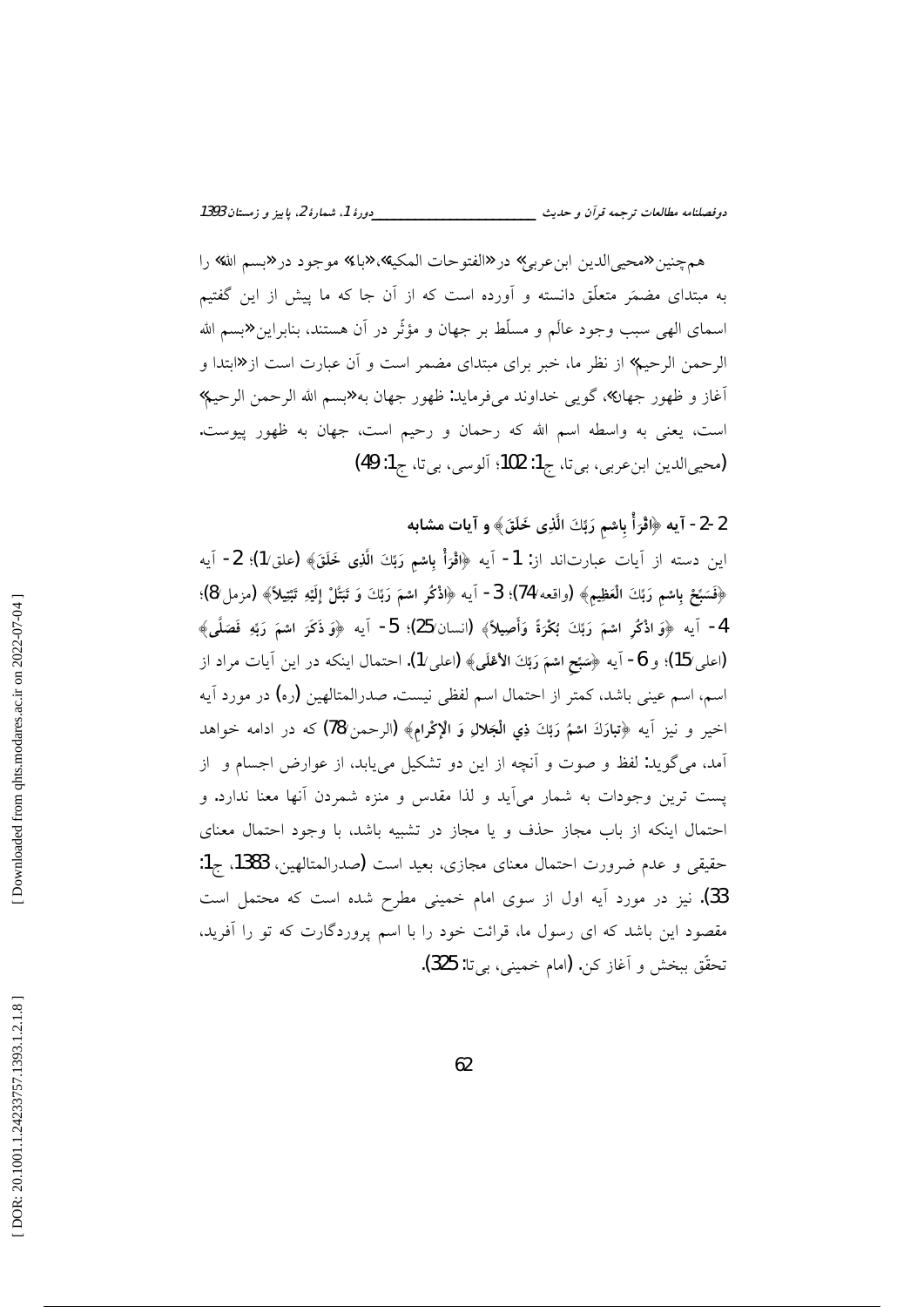2-3- آيه ﴿تَبَــارَكَ اسْمُ رَبِّكَ ذِي الْجَلَــلِ وَ الأكْرَامِ﴾ (الرحمن/78) درباره این آیه، احتمال گذشته مطلب روشن تر است، زیرا هردو احتمال در معنای ﴿تَبَــرَكَ﴾: 1- متعالى و منزَّه بودن و يا 2- پر خير و بركت بودن اسم پرورگار (طوسى،1409، ج9: 486؛ طبرسي، 1415، ج9: 353 ؛ طباطبائي، 1393، ج19: 111؛ طبرى، 1415، ج21: 214: قرطبي، بي تا، ج17: 193) با اين كه اسم يك حقيقت باشد نه صرفاً يك نام، تناسب بیشتری دارد. برخی از مفسّران و اندیشمندان بزرگ اسلامی تلویحاً اسم در آیه مورد بحث را به اسم عینی تفسیر نمودهاند. (فیضSاشانی، 1979، ج5: 117؛ طباطبائی، 1393، ج19: 112؛ صدرالمتألهين، 1981، ج8 : 118؛ صدرالمتالهين، 1383، ج1: 33).

2-4- آيه ﴿وَ قَالَ ارْكَبُواْ فِيهَا بِسْمِ اللهِ مَجْرا هَا وَ مُرْسَــا هَآ﴾ (هود/ 41)

در این آیه نیز اگر بر طبق ظاهر آیه، ﴿مَعْجُرًا هَا وَ مُؤسَــاهَآ﴾ را مبتدای مؤخر و ﴿بِسْم اللهِ﴾ را متعلق به خبر محذوف بدانیم و بگوییم مقصود این است که حرکت و ایستایی کشتی به اسم خدا است، با احتمال این که مقصود از اسم یک حقیقت عینی و خارجی مراد باشد، سازگارتر است؛ چنان که این احتمال در تفسیر رازی به عنوان احتمال دوم مطرح شده است، در برابر احتمال دیگر که مجموع دو جمله ﴿ارْکَبُواْ فِیهَا بِسْمِ اللهِ مَجْرا هَا وَ مُؤسَــاهَآ﴾ یک کلام بوده و مقصود از اَن دستور رکوب و مقرون بودن اَن به ذکر یاد خدا است؛ ولی بر اساس احتمال این که این دو جمله از هم جدا باشند دستور رکوب یک دستور است و جمله ی دیگر، توجه دادن به یک نکته توحیدی و آن این است که جریان کشتی بر اسم، امر و قدرت خدا استوار می باشد و خدا است که کشتی را جاری ساخته و متوقف می کند. (رازی، بیتا، ج17: 229؛ قرطبی، بیتا، ج9: 36؛ طوسي، 1409، ج5: 487؛ زمخشري، 1416، ج2: 269)

نیز در اینباره در «تفسیر ابنِ عربی» آمده است که ﴿وَ قَالَ ازْکَبُواْ فِیهَا بِسْمِ اللهِ مَجْرا هَا وَ مُؤسَــاهَآ﴾ يعني به واسطه اسم اعظم خدا ــ که عبارت از وجود عارف کامل تکامل یافته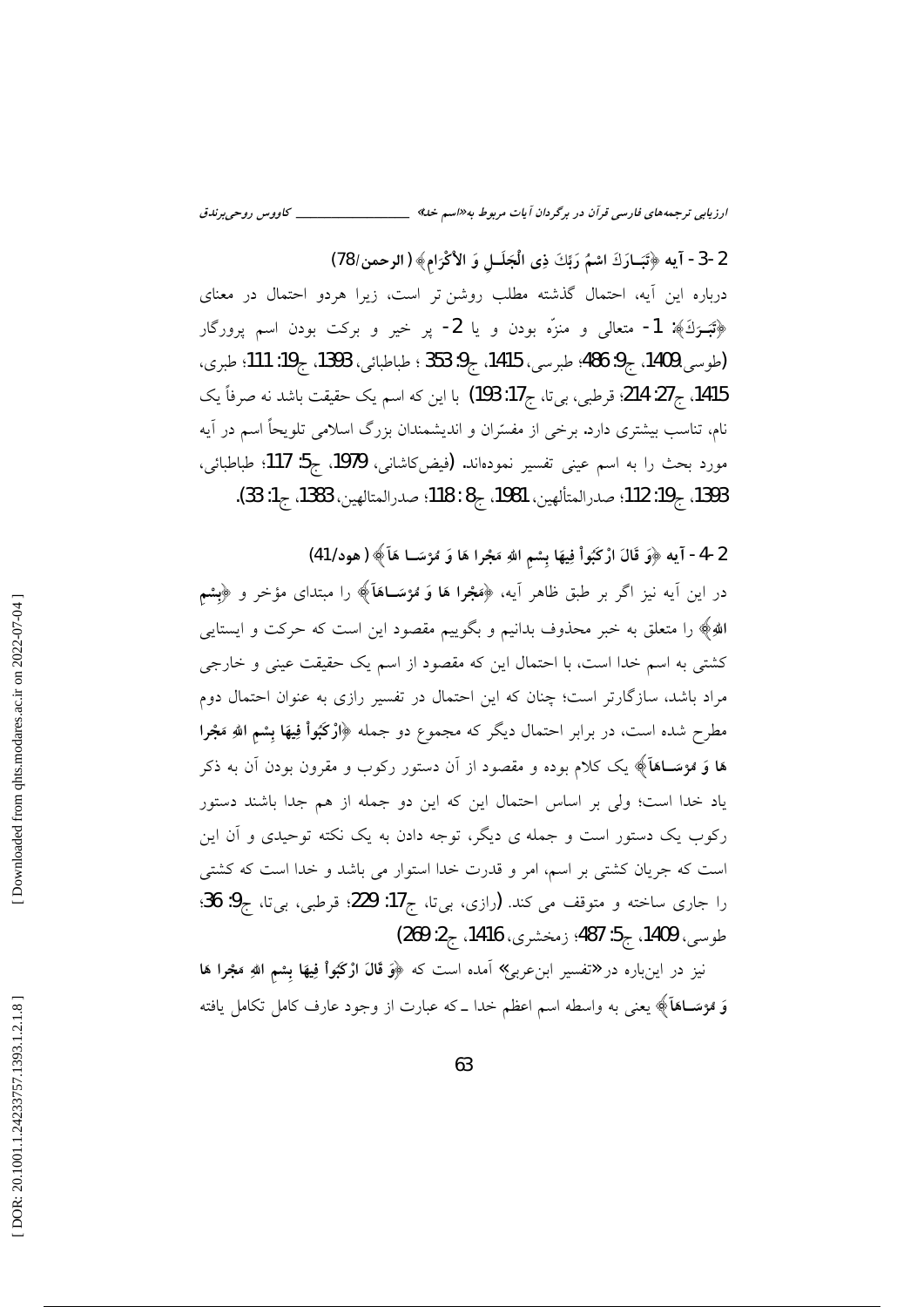از میان افراد نوع انسانی است ــ کشتی [امور جهان] روان گشته و احکام آن به مرحله اجرا درآمده و در دریای عالم جسمانی جریان پیدا کرده و ایستایی و استواری و ثبوت پیدا می کند؛ چنان که برای اجرای احکام و روان ساختن امور و شریعت و نیز برای تثبیت و استوار ساختن آن، وجود پیامبر یا امام یا دانشمند دینی مورد نیاز است و این مسأله مشهود ما است. (محيى الدين ابن عربي، 1422، ج1: 323؛ آلوسي، بي تا، ج12: 78)

#### 2-5- آيات اسماي حسني

أيات اسماي حسني عبارتاند از: 1- أيه ﴿وَلِلَّهِ الأَسْمَاءُ الْحُسْنَى فَادْعُوهُ بِهَا وَذَرُواْ الَّذِينَ يُلْحِدُونَ فِي أَسْمَــلائِهِ﴾ (اعراف/180)؛ 2- آيه ﴿قُل ادْعُواْ اللهَ أَو ادْعُواْ الرَّحْمَــنَ أَيَّا مًا تَدْعُواْ فَلَهُ الأَسْمَاَءُ الْحُسْنَى﴾ (اسراء/110)؛ 3- آيه ﴿اللهُ لاَ إِلَــهَ إِلاَّ هُوَ لَهُ الأشمَاءُ الْحُسْنَى﴾ (طه/8) و 4- آيه ﴿هُوَ اللهُ الْخَـالِقُ الْبَارِئُ الْمُصَوِّرُ لَهُ الأَسْمَاءُ الْحُسْنَى﴾ (حشر/24). در اين آيات مقصود از اسماي الهي كه بهترين اسما است، كمالات خاصّ خداوند متعال است به گونهای که حضرت حق به آنها توصیف میشود، نه صرفاً نامهای لفظی برای حضرت حق، و تتمه أيه شريفه پنجم كه مىفرمايد: ﴿وَذَرُواْ الَّذِينَ يُلْحِدُونَ فِي أَسْمَــائِهِ﴾ در مقام ردّ کسانی است که در اسمای الهی دچار الحاد و انحراف هستند، یعنی کمالات نامتناسب و غيرځسنې را به حضرت حقّ انتساب مي،دهند؛ نه اين كه صرفاً الفاظ نامتناسب را به ساحت مقدِّس حضرت حقٍّ نسبت مي دهند.

علامه طباطبایی در ذیل آیه پنجم میگوید: اسم در لغت به معنای «دالٌ بر چیز» است، خواه فقط مشیر به ذات شیء باشد (مانند زید، عمرو و به خصوص اعلام مرتجل) و یا علاوه بر این، بر معنای وصفی موجود در ذات دلالت کند (مانند واژه حَسَن، اگر علاوه بر اشاره به ذات شخص، زیبایی و ځسن او نیز مورد نظر باشد؛ ولی در آیه شریفه مورد بحث، قطعاً اسم در معناي دوم به كار برده شده است؛ زيرا واژه «حُسني» كه مؤنث أحسن و اسم تفضیل است روشن میکند که مراد از اسماء در این جا، اسمائی است که علاوه بر ذات متعالی حضرت حق، بر معنای وصفی دلالت دارد؛ بلکه علاوه بر این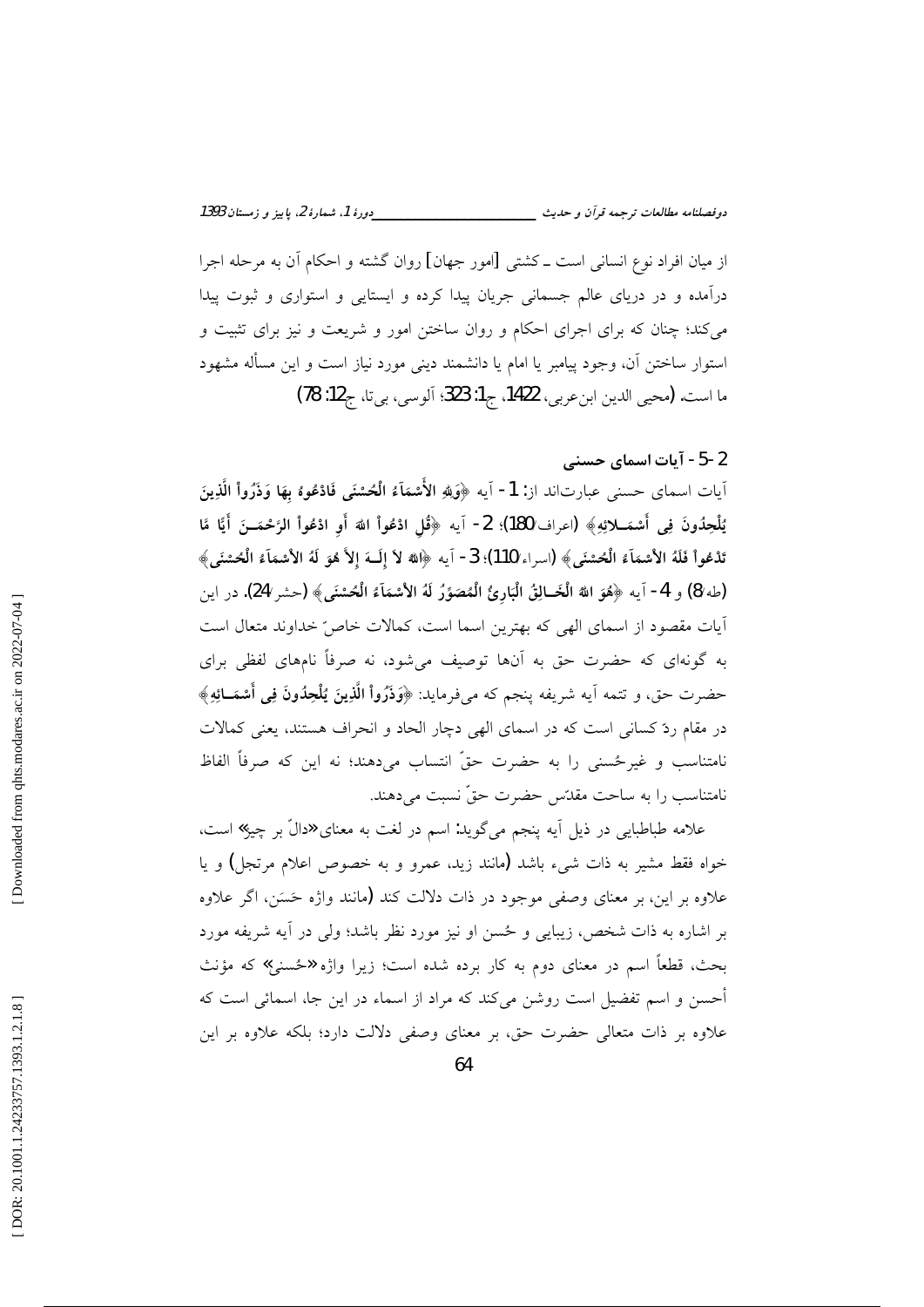ارزیابی ترجمههای فارسی قرآن در برگردان آیات مربوط به «اسم خدا» \_\_\_\_\_\_\_\_\_\_\_\_\_\_\_\_\_ \_\_ كاووس روحىبرندق

مشخص می سازد که اسماء الهی، نه تنها حَسَن است بلکه اَحسَن می باشد. برای نمونه: شجاع و عفیف دو صفت حَسَن هستند ولی از اَن جا که مشیر به خصوصیت جسمانی هستند اطلاق آنها بر ذات حضرت حق روا نخواهد بود. بنابراين، اسماء حُسنى، اسماء و اوصافی هستند که بر صفت و کمال حضرت حق دلالت دارند به گونهای که از گونه نقص و عدم خالي است. (طباطبائي، 1393، ج8: 343 \_ 342)

حضرت علامه طباطبایی در مفهوم آیات مورد بحث دو نکته دیگر بیان کرده است: 1- مقدّم آورده شدن واژه ﴿الأَشمَاءَ﴾ که جمع محلّمی به لام است، افاده عموم میکند که هیچ قرینهای که دلالت بر این کند که الف و لام در این جا، برای عهد است، در میان نیست، جز ذهنیّتی که قایل است این قول از احادیث بیانگر اسمای حُسنای الهی برداشت شده است. 2- مقدّم شدن خبر بر مبتدا در جمله ﴿وَلِلَّهِ الأَرْسُمَاءُ الْحُسْنَى﴾ افاده حصر میکند؛ ولی از آن جا که خداوند متعال خود اسمای حُسنی (مانند: حیات، خلق و رحمت) را به غیر خود نیز نسبت میدهد. بنابراین، مقصود از حصر اسمای حُسنی برای خداوند، حصر حقيقت آنها خواهد بود؛ يعني واقعيت و حقيقت اين حقايق از آن خدا است و هيچ کس و یا چیز در این مورد با او شریک نیست، ولی خداوند بر اساس اراده و مشیّت خود، آنها را در اختیار موجودات دیگر میگذارد. (طباطبائی، 1393، ج8: 342 ـ 344)

بهگونه دیگر، می توان گفت از توصیف ﴿الأَشْمَاءُ﴾ به ﴿الْحُسْنَى﴾ برداشت می شود که مراد از اسم های توصیف شده، اسمای لفظی نیست؛ زیرا معنا ندارد در مقام استناد و انحصار اسما به خداوند، مراد از بهترین و زیباتر بودن اسما، زیبایی و زشتی لفظی مراد باشد. بنابراین، مراد حقیقت و مسمای لفظ و اسم خواهد بود که یک واقعیت عینی است.

2-6− آيه ﴿عَلَّمَ ءَادَمَ الأَسْمَاَءَ﴾

درباره آيات ﴿وَعَلَّمَ ءَادَمَ الأَسْمَآءَ كُلَّهَا ثُمَّ عَرَضَهُمْ عَلَى الْمَلَـائكَةِ فَقَالَ أَنبِـُونِى بِأَسْمَآء هَــؤُلاَء إِن كُنتُمْ صَــدِقِينَ \* قَالُواْ سُبْحَــنَكَ لاَ عِلْمَ لَنَآ إِلاَّ مَا عَلَّمْتَنَآ إِنَّكَ أنتَ الْعَلِيمُ الْحَكِيمُ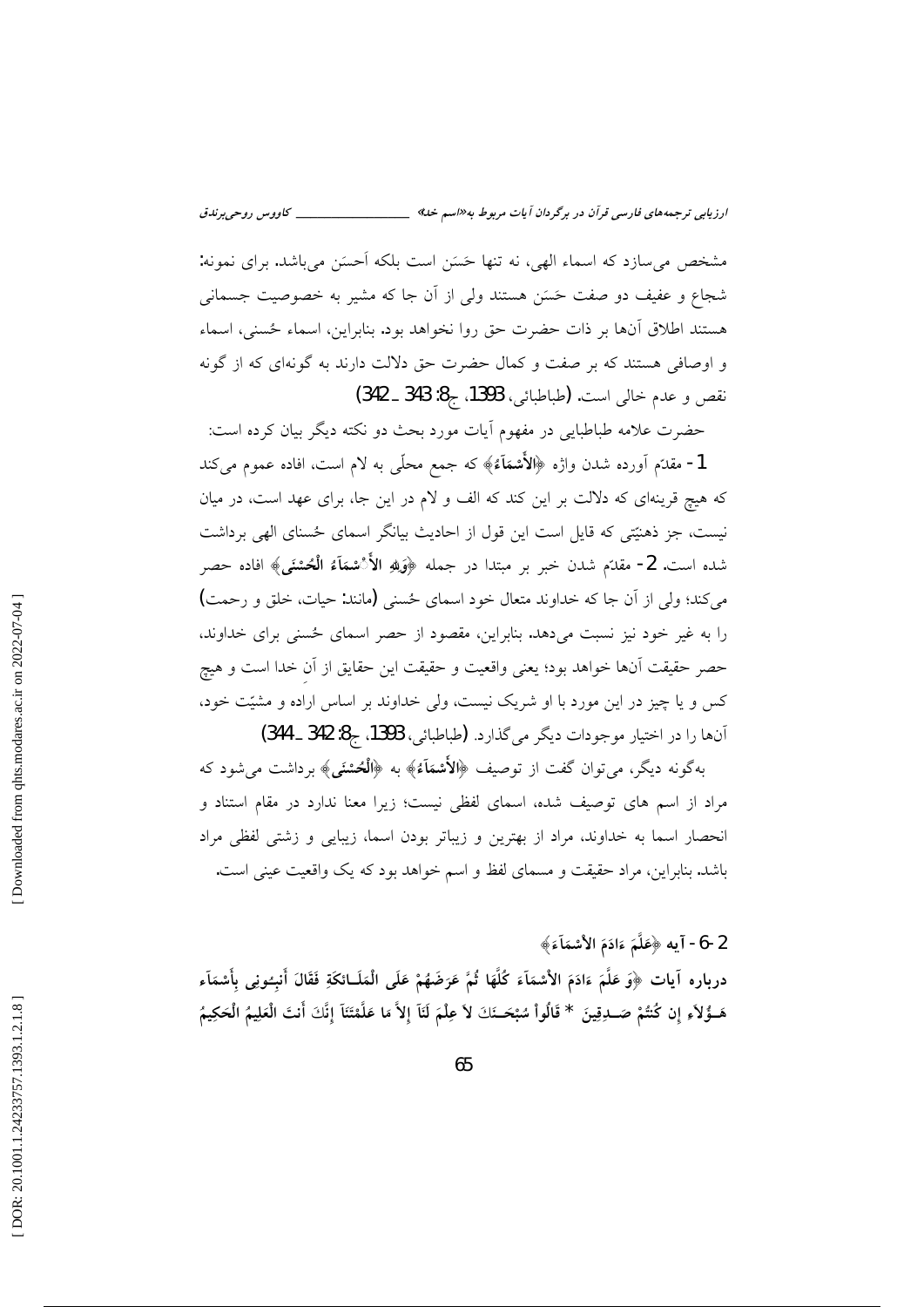\* قَالَ يَـــــَادَمُ أَنبُّهُم بأَسْمَاَئِـهِمْ فَلَمَّاَ أَمنبَأَهُم بأَسْمَاَلِـهِمْ قَالَ أَلَمْ أَقُل لَّكُمْ إِنِّى أَعْلَمُ غَيْبَ السَّمَـــوَ تِ وَ الأَرْضِ وَ أَعْلَمُ مَا تُبْدُونَ وَ مَا كُنتُمْ تَكْتُمُونَ﴾ (يقره/30ـ33)، اگر چه در اينكه منظور از﴿الاسْمَآء﴾ چندین احتمال مطرح است: 1- مقصود از آنها اسامی و نامهای موجودات است. 2- منظور از آنها وجودات خارجي و مسميات موجودات است. چنانکه روایاتی بر تایید هریک از این دو دیدگاه دلالت دارد (فیض کاشانی، 1979. ج1: 110). 3- مراد از أنها اسماي الهي است؛ ليكن ديدگاه نخست با اين اشكال مواجه است که آموختن چندین واژه به انسان یا آدم (ع) چنان ارزشی ندارد که به واسطه آن بر فرشتگان ببالد (فیض کاشانی، 1979، ج1: 111) و نیز در این صورت، فرشتگان نیز باید مانند آدم دانای به آن اسماء شده باشند، و در داشتن آن علم با او مساوی باشند، برای اینکه هرچند در این صورت آدم به آنان تعلیم داده، ولی خود آدم هم به تعلیم خدا آن را آموخته بود. پس دیگر نباید آدم اشرف از ملائکه باشد، و اصولا نباید احترام بیشتری داشته باشد، و خدا او را بیشتر گرامی بدارد، و ای بسا ملائکه از آدم برتری و شرافت بیشتری میداشتند. و نیز نباید ملائکه به صرف اینکه آدم علم به اسماء دارد قانع شده باشند، و استدلالشان باطل شود؛ زيرا در ابطال حجت ملائكه اين چه استدلالی است که خدا به یک انسان مثلا علم لغت بیاموزد و آنگاه وی را به رخ ملائکه مکرم خود بکشد و به وجود او مباهات کند و او را بر ملائکه برتری دهد، با اينكه ملائكه آن قدر در بندگى او پيش رفتهاند كه، **(لا يَسْبِقُونَهُ بِالْقَوْلِ وَ هُمْ بِأَمْرِ**هِ يَعْمَلُونَ؛ از سخن خدا پيشي نمي گيرند، و بامر او عمل مي كنند) (انبياء/27)، آنگاه باين بندگان یاک خود بفرماید: که این انسان جانشین من و قابل کرامت من هست، و شما نیستید؟ آن گاه اضافه کند که اگر قبول ندارید، و اگر راست می گویید که شایسته مقام خلافتید، و یا اگر در خواست این مقام را میکنید، مرا از لغتها و واژههایی که بعدها انسانها برای خود وضع میکنند، تا به وسیله آن یکدیگر را از منویات خود آگاه سازند. خبر دهيد. (ر.ک: طباطبائي، 1393، ج1: 118 \_ 117) و دليل بر درستي ديدگاه دوم آن

Downloaded from qhts.modares.ac.ir on 2022-07-04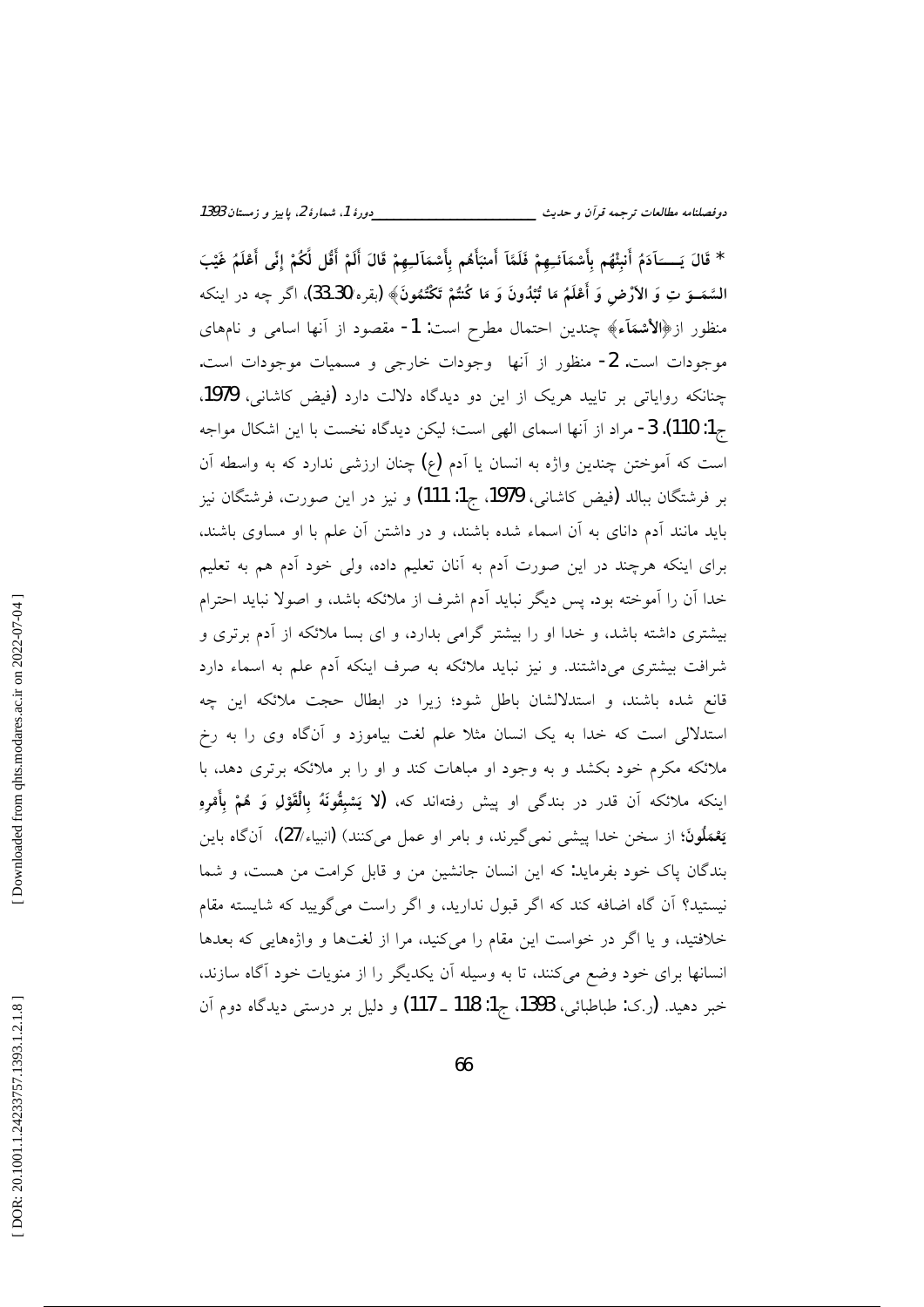است که اساسا واژه اسم بر هر نوع دالی که علامت و نشانه مدلول باشد، وضع شده است، اعم از آنكه آن دال لفظ باشد و يا غير آن (رک: فيض کاشاني، 1979، ج1: 112). و اما وجه توفيق ميان نظريه دوم و سوم و عدم تهافت ميان يذيرش آن دو اين است که میان اسما و کمالات حق و موجودات که اسم تکوینی حق هستند، رابطه ظاهر و مظهر برقرار است و موجودات مظاهر اسما و كمالات حق مى باشند. بنابراين، تفاوتى میان اینکه این اسما، اسمای حق به شمارآیند و یا اسمای موجودات وجود ندارد و هر دو کاربرد به اعتباری درست هستند. (ر.ک: فیض کاشانی، 1979، ج1: 112-113؛ صدرالمتالهين، 1366، ج2: 320).

3 - بررسی ترجمه های فارسی قرآن در برگردان آیات مربوط به «اسم خدا» با توجه به مجموعه قرائنی که یاد شد، اسم در این آیات به معنای تکوینی و عینی و نه به معنای لفظی به کار رفته است و مراد از آن، همان اصطلاح هشتم و واقعیت تکوینی و حقيقت عيني خارجي صفت خدا با لحاظ ذات خداوندكه الفاظ حكايت گر از آن هستند، می باشد و نه صرف الفاظ. در ادامه میزان پایبندی به معنای یاد شده را در برخی ترجمههای فارسی آیات یاد شده یی می گیریم.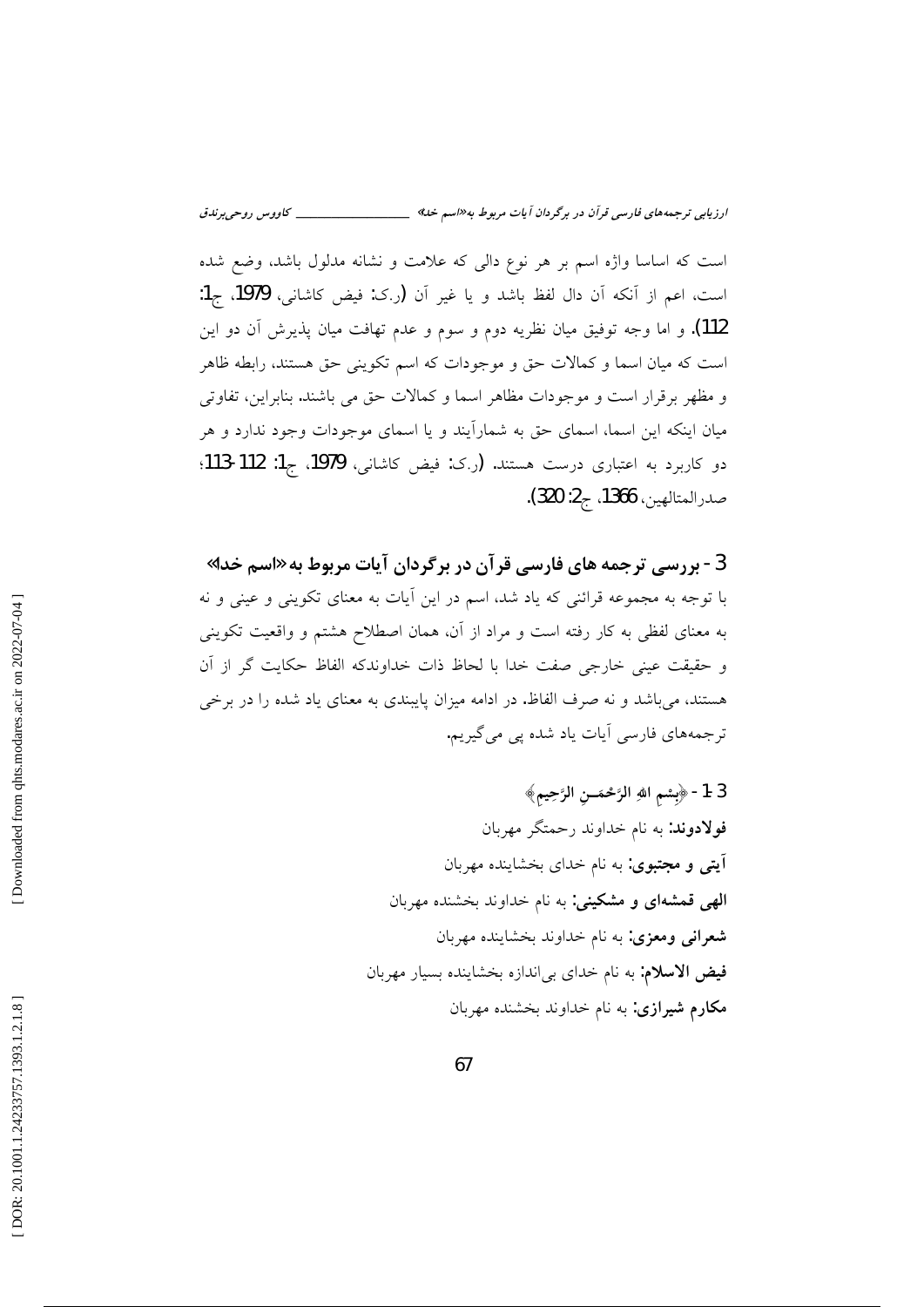**صفارزاده:** به نام خداوند نعمتبخشنده رحمگستر

در ترجمههای مورد مطالعه به «نام» برگردان شده است. و این در حالی است که بنا بر شواهد یاد شده در این مقاله، مقصود از «اسم» در «بسمله» هرگز به معنای «نام» نخواهد بود، بلکه مراد از اَن حقیقتی خارجی نام خدا است که نام خدا، بیانگر مفهوم آن است و بر این اساس، پیشنهاد می شود عبارت «حقیقتِ نام» و یا «واقعیّت خارجی نام» جانشین آن گردد، و یا حداقل حقیقت و یا واقعیت در داخل پرانتز قرار گیرد. چراکه گذشته از قراین گذشته، معنایی ندارد که مفهوم حقیقی فعل مقدّر (ابتدائی یا استعين) به واژه نام كه از مقوله الفاظ است تعلق گيرد، بلكه خوانند آيه واقعاً با تكيه بر حقیقت صفت خدا که اسم لفظی از آن پرده برمی دارد، کار خود را آغاز می کند و یا از او پارې مي گېرد.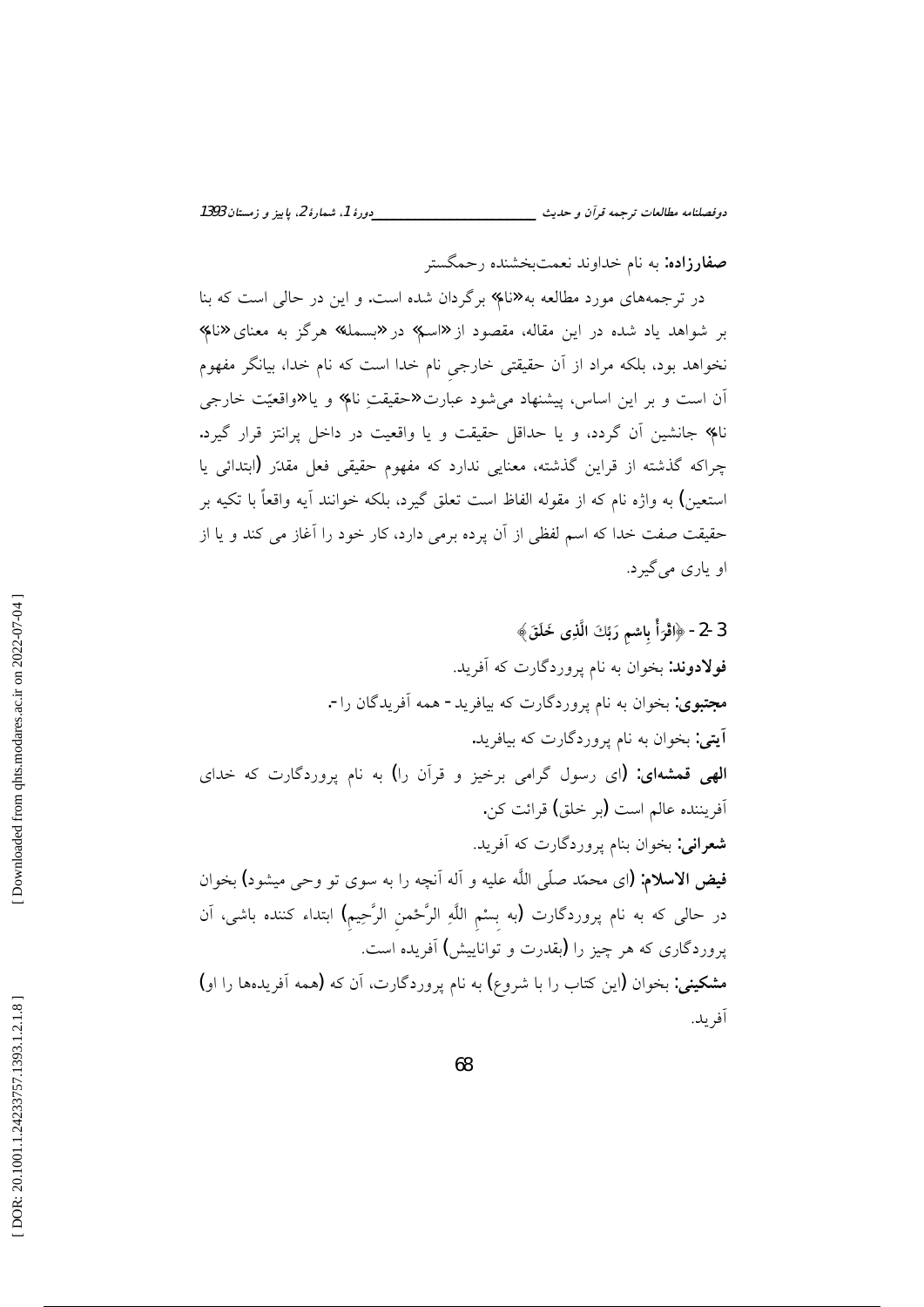معزی و مکارم: بخوان به نام یروردگار خویش که آفرید. صفارزاده: [ای پیامبر!] قرآن را به نام آفریدگار پروردگارت بخوان به نام خدایی که تمام موجودات عالم را خلق فرمود.

در ترجمه این اَیه نیز تمامی ترجمهها در برگردان «اسم» به واژه «نام» بسنده کردهاند و این در حالی است که بنا بر دیدگاه تفسیری که ارائه گردیده، قرائت به حقیقت نام پروردگار تحقق می یابد و نه با گویش نام آن. بدین لحاظ این مورد نیز پیشنهاد میگردد ترجمه آیه به این صورت انجام پذیرد: «بخوان به (حقیقتِ) نام پروردگارت که…».

3-3- ﴿فَسَبِّحْ بِاسْمِ رَبِّكَ الْعَظِيمِ﴾ (واقعه/ 74) فولادوند: پس به نام پروردگار بزرگت تسبیح گوی. مجتبوی: پس نام پروردگار بزرگ خود را به پاک<sub>ی</sub> یاد کن. آ**یتی**: به نام یروردگار بزرگ خود تسبیح گوی. **الهی قمشهای:** پس (ای رسول) به نام بزرگ خدای خود تسبیح گو. **شعرانی:** پس تسبیح گوی به نام پروردگارت که بزرگ است. فيض الاسلام: يس (از اثبات توحيد و معاد ييغمبر اكرم را به تنزيه و ياك دانستن خود از شریک و انباز و از آنچه شایسته او نیست امر نموده میفرماید: ای محمّد صلّی اللّه عليه و آله) به پاک<sub>ی</sub> ياد کن نام **(**ذات) پروردگار بزرگ خود را. **مشکینی:** پس به نام پروردگار بزرگت تسبیح گوی (و او را از هر عیب و نقصی بری دان). مکارم: حال که چنین است به نام پروردگار بزرگت تسبیح کن (و او را پاک و منزّه بشمار)! صفار زاده: پس [ای انسان! در برابر این نعمتها که به لطف خداوند در اختیارت قرار گرفته] به ستایش و ذکر پاکی نام و صفات آفریدگار پروردگارت آن بی همتا بزرگ مشغول باش.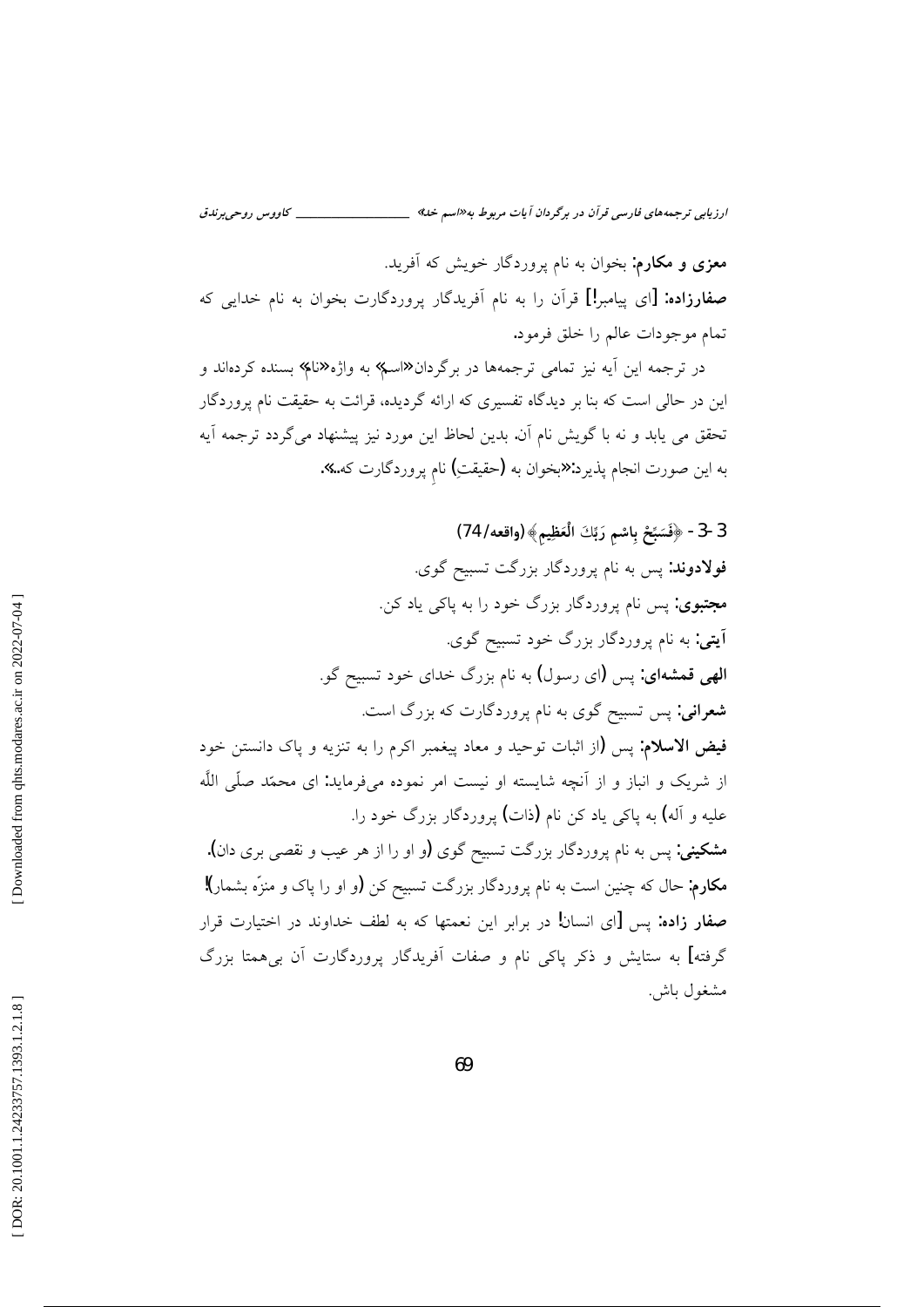در ترجمه این آیه نیز تمامی ترجمهها برگردان واژه «سم» را «نام» ذکر کرده اند، با این تفاوت که عمدتاً نسبت تسبیح و به پاکی یاد کردن را به شیوه تسبیح و به پاکی یاد کردن داده اند و «باء» را ترجمه کردهاند و برخی (مجتبوی و فیض الاسلام) با زاید و تأكيدي دانستن آن، تسبيح را به خود نام نسبت داده و به اين صورت ترجمه كردهاند: «نام پروردگار بزرگ خود را به پاک<sub>ی</sub> یاد کن» که حقیقتاً اشکال را بیشتر نمایان کرده است، چراکه نام را به پاکی یاد کردن مراد خداوند از تسبیح نیست، بلکه خدا را به پاکی یاد کردن مقصود از تسبیح است، لذا فیض الاسلام بعد از نام واژه «ذات» را در داخل پرانتز آورده است تا این اشکال را برطرف کند؛ و ایندر حالی است که اگر «اسم» به حقیقت خارجی صفت الهی ترجمه می شد و یا حداقل پیش از نام، حقیقت در داخل پرانتز گنجانده می شد، به این تکلّف نیازی نبود.

3-4- ﴿اذْكُرِ اسْمَ رَبِّكَ وَ تَبَتَّلْ إِلَيْهِ تَبْتِيلاً﴾ (مزمل/ 8) فولادوند: و نام پروردگار خود را یاد کن و تنها به او بیرداز. مجتبوی: و نام پروردگارت را یاد کن و از همه بریده شو و یکسره روی دل بدو آر. **آيتي:** و نام پروردگارت را ياد كن و از همه ببر و به او بييوند. **الهی قمشهای: و (د**ایم در شب و روز**)** نام خدا را یاد کن و به کل<sub>ی</sub> از غیر او علاقه ببر و به او پرداز. **شعرانی:** و یاد کن اسم پروردگار خود را و منقطع شود بسوی او منقطع شدنی. فیض الاسلام: و (پس از آن بجا آوردن آنچه را که بعد از خواندن قرآن سزاوار است بيان نموده مي فرمايد: اي محمّد صلّي اللّه عليه و آله) نام يووردگارت را (به ياد آوردن نعمتهای او بوسیله تهلیل، تحمید، تسبیح و تکبیر) یاد کن و از دنیا دوری نموده بسوی او روی اَور دوری نمودن و روی اَوردن کامل (بطوری که بجز بسوی او روی نیاوری و حاجت و خواستهات را از جز او نخواهي).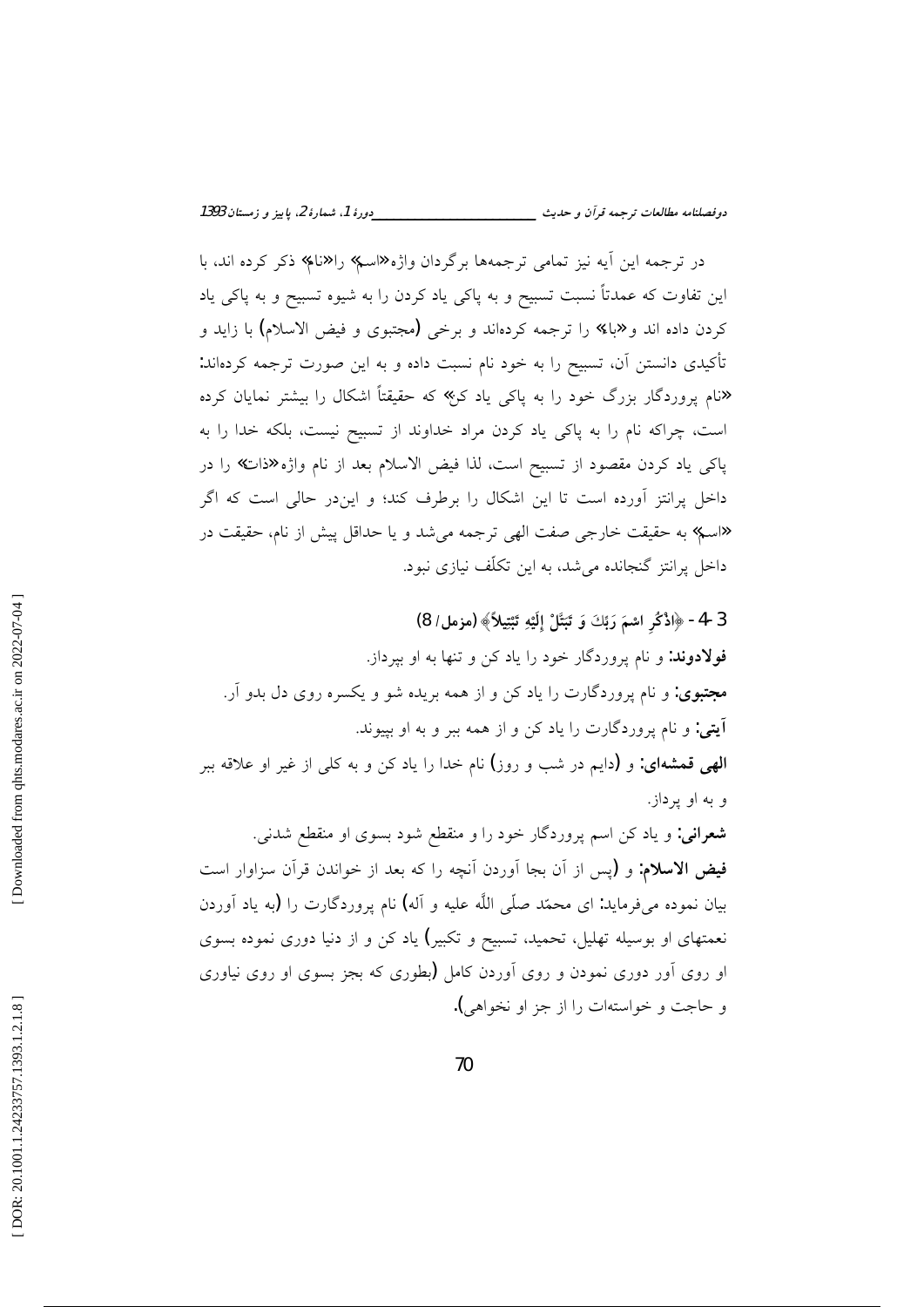**مشکینی:** و نام یروردگار خود را (به زبان و دل) یاد کن و (در دل) از همه چیز به سوی او منقطع شو. **معزی:** و یاد کن نام پروردگار خویش را و به سویش گرای گرائیدنی. **مکارم:** و نام پروردگارت را یاد کن و تنها به او دل ببند! **صفارزاده:** پس در شب، بریده از اغیار به نیایش آفریدگار پروردگارت بپرداز و به ذکر نام و صفاتش مشغول باش.

ماجرای ذکر شده در آیه گذشته در ترجمه آیه مورد بحث نیز همچنان ادامه می پابد و تنها مترجمی که به مسأله تنبّه پیدا کرده است، صفارزاده است که پس از واژه نام، **«**و صفاتش» را آورده است، تا نشان دهد که مراد از آیه حقیقتاً یاد کردِ خدا صفات خداست و نه صرف نام و اسم لفظی خدا؛ مگر آنکه گفته شود مراد از ذکر، ذکر لفظی است که احتمالی غیر راجح در معنای آیه به ویژه با توجه به سیاق به شمار میآید.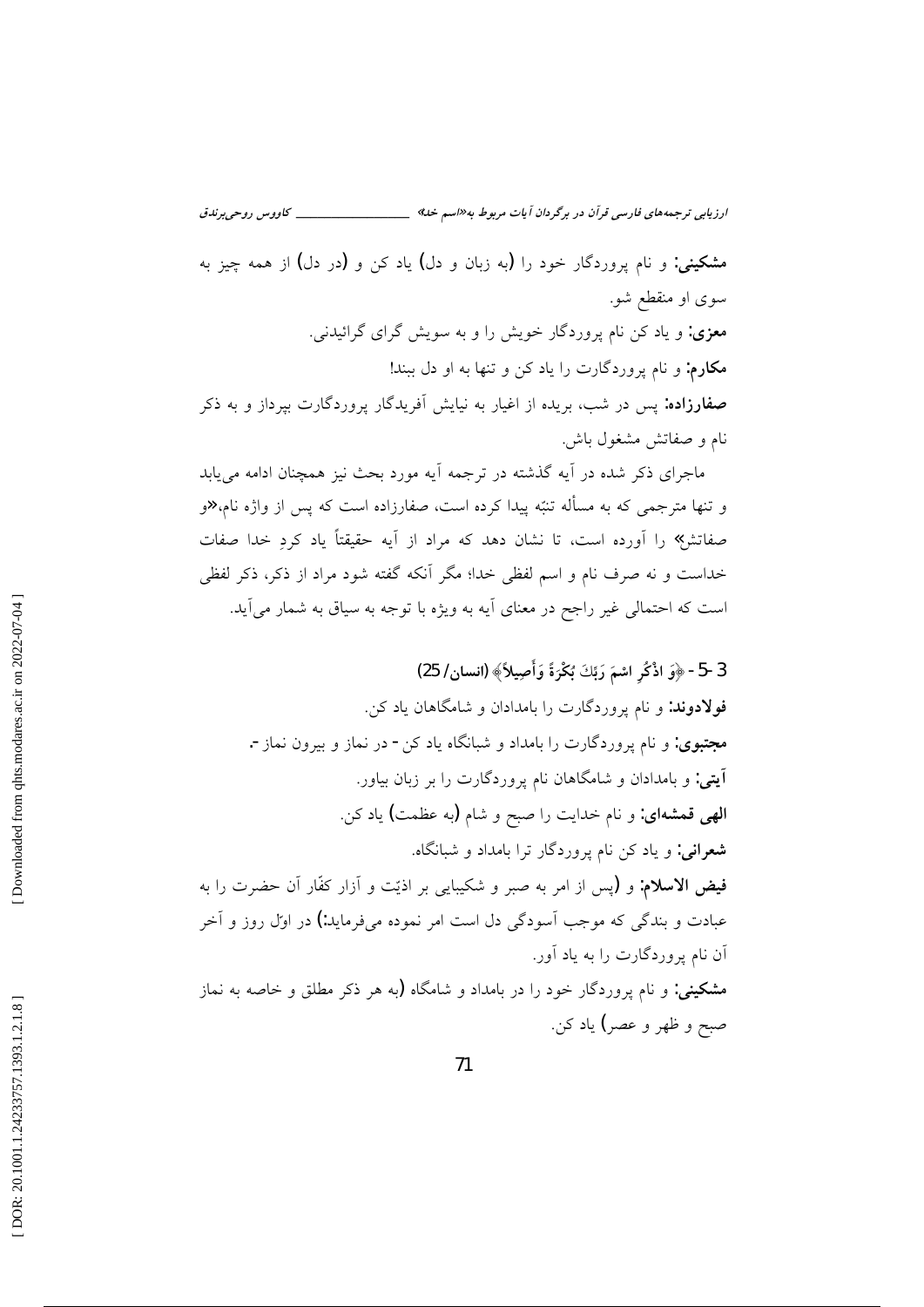معزی: و ببر نام پروردگارت را بامدادان و شبهنگام. **مکارم:** و نام پروردگارت را هر صبح و شام به یاد آور! **صفارزاده:** و هر صبح و شام به ذکر نام اَفریدگار پروردگارت مشغول باش.

در این آیه نیز همه ترجمههای مورد مطالعه واژه «اسم» را به «نام» ترجمه کردهاند ولی از ترجمه آیتی برمیآید که مراد از نام، نام لفظی است؛ زیرا «واذکر» را به «بر زبان بیاور» ترجمه کرده است؛ و از ترجمه معزی نیز که واژه «ببر» را برگردان «واذکر» به شمار آورده است، این استفاده می شود؛ و این در حالی است که این گونه ترجمه، ترجمه صحیحی به نظر نمیرسد، چراکه نه تنها دلیلی در آیه بر تخصیص مفهوم ذکر به ذکر لفظی در میان نیست، بلکه سیاق و اطلاق آیه دلالت بر هم پوشانی ذکر قلبی و عملي دلالت دارد.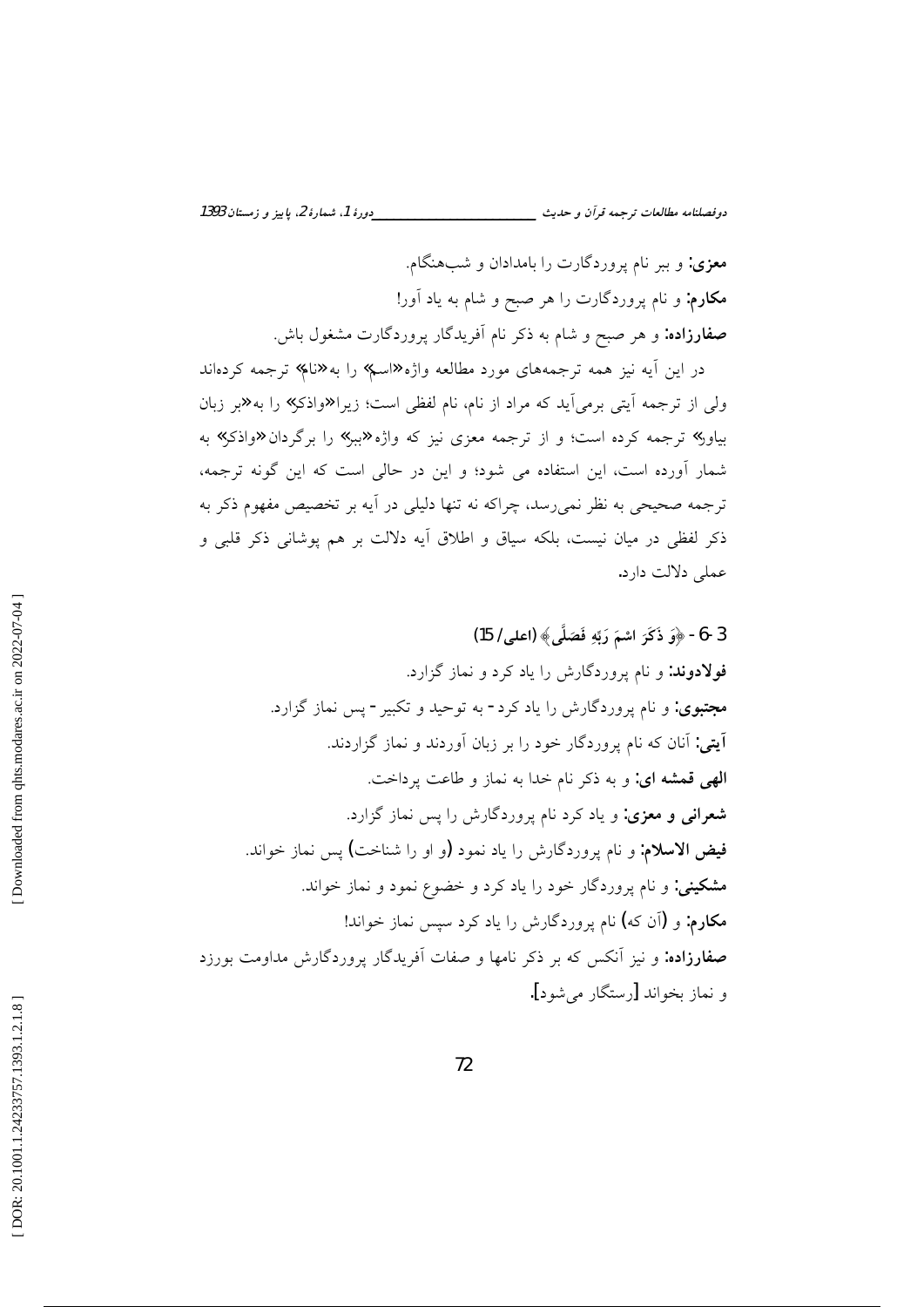ترجمه آیتی در این آیه نیز اشکال یاد شده در ترجمه آیه گذشته را در بردارد. در مقابل، صفارزداه همانند آیه چهارم با ذکر واژه «صفات» در کنار نامها، اشکال را زدوده است، هرچند با ترجمه غیرپایبند مفرد (اسم) به جمع (نامها و صفات) دچار خطای دېگر شده است.

3-7- ﴿سَبِّحِ اسْمَ رَبِّكَ الأَعْلَى﴾ (اعلى/1) فولادوند: نام پروردگار والای خود را به پاکی بستای. مجتبوی: نام پروردگار والاترت را- که برتر از همه چیزهاست- به پاکی بستای. **آيتي:** نام پروردگار بزرگ خويش را به پاکي ياد کن. الهي قمشه اي: (اي رسول ما) نام خداي خود را كه برتر و بالاتر (از همه موجودات) است به ياكي ياد كن. **شعرانی:** تنزیه کن به نام پروردگار خود که برتر است. فيض الاسلام: (اى محمّد صلّى اللّه عليه و آله) نام پروردگارت را (علاوه بر ذات مقدسه او) که بلندم تبهتر از هر چه جز آن است. مشکینی: نام یروردگار برتر و والاتر خود را تنزیه کن (به زبان به یاکی بستای و به دل از هر عيب و نقص منزه دان، و نامهاي اختصاصي). **معزی:** تسبیح گوی نام پروردگار خویش را آن برتر. مكارم: منزٌه شمار نام يروردگار بلندمرتبهات را! **صفارزاده: [**ای پیامبر] ستایندهی نام آفریدگار پروردگارت آن ب<sub>ی</sub>همتا در والایی، باش. در ترجمه این آیه اگرچه عبارات مترجمان گونه گون است، لیکن در برگردان واژه «اسم» به «نام» هیچ اختلافی ندارند، لذا اشکال متوجّه همه است که چگونه با حمل تسبیح بر حقیقت آن که ظهور آیه در آن است و نه تسبیح لفظی صرف، می توان متعلّق آن را واژگان و لفظ به شمار آورد؟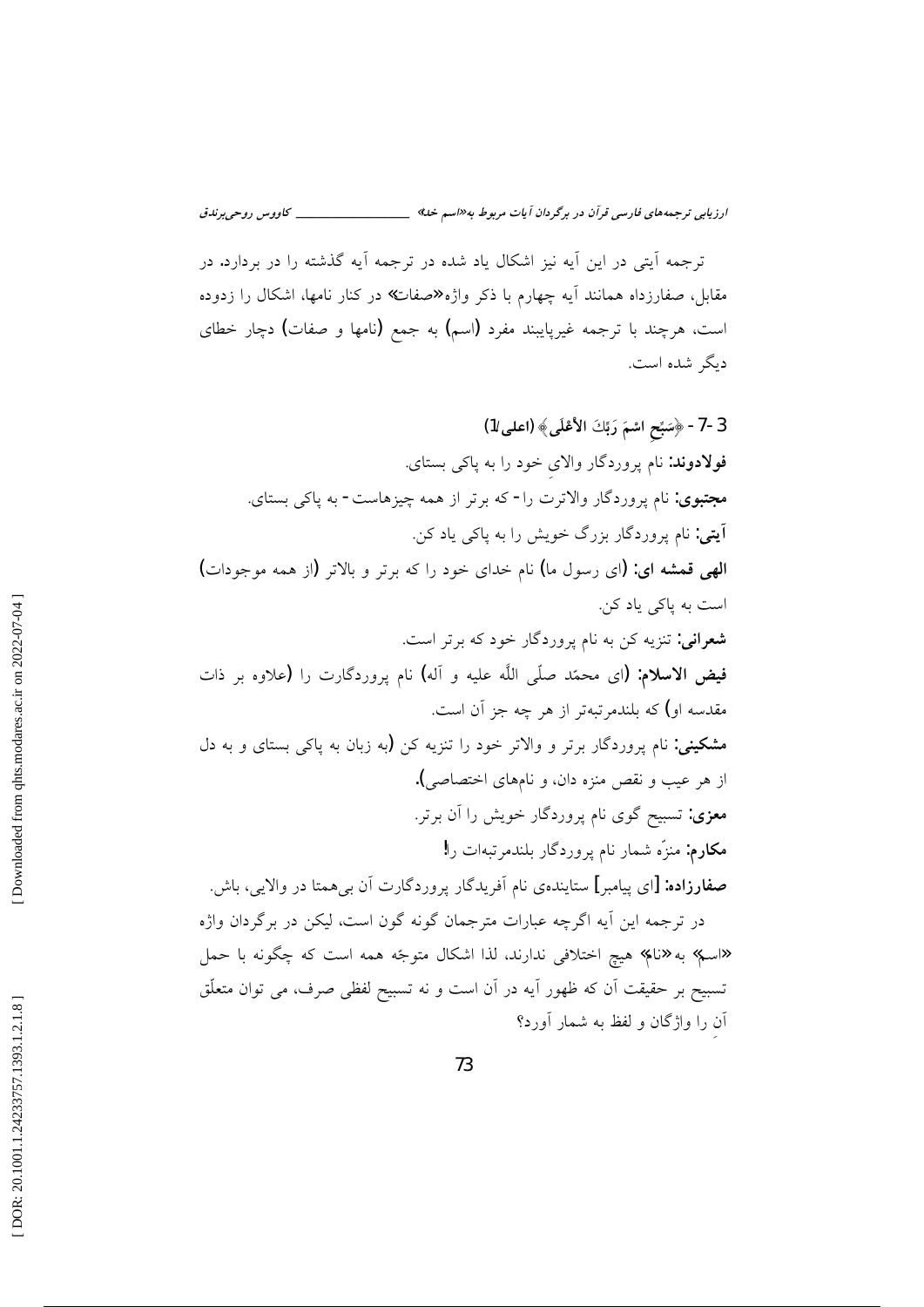دوفصلنامه مطالعات ترجمه قرأن و حديث \_\_\_\_\_\_\_\_\_\_\_\_\_\_

3-8- ﴿تِبارَكَ اسْمُ رَبِّكَ ذِي الْجَلالِ وَ الْإِكْرامِ﴾ (الرحمن/ 78) فولادوند: خجسته باد نام پروردگار شکوهمند و بزرگوارت! مجتبوی: بزرگ و والاست نام پروردگار تو، خداوند شکوه و ارجمندی. آیتی: بزرگ است نام پروردگار تو اَن صاحب جلالت و اکرام. **الهی قمشهای:** بزرگوار و مبارک نام پروردگار توست که خداوند جلال و عزّت و احسان و كرامت است. **شعرانی:** افزون آمد آنکه به دست اوست پادشاهی و اوست بر هر چیزی توانا. فيض الاسلام: منزَه و ياك (از صفات ناشايسته) است خداي<sub>ج</sub> كه سلطنت و يادشاهي (دنیا و اَخرت) بدست (قدرت و توانایی) او است، و او (در یادشاهی اش) بر هر چیز توانا است. مشکینی: مقدس و والا و پرخیر و برکت است آن (خدای<sub>ی</sub>) که ملکیت حقیقی و حاکمیت بر جهان هستی در دست (قدرت) اوست (زیرا آفرینش و حفظ و تدبیر آن تحت اراده اوست) و او بر هر چیزی تواناست. معزی: خجسته باد آنکه به دستش پادشاهی است و او است بر همه چیز توانا. مکارم: پربرکت و زوال:نایذیر است کسی که حکومت جهان هستی به دست اوست، و او بر هر چیز تواناست. **صفارزاده:** منشأ خیر و برکات است اّن ذات اقدسی که فرمانروایی کلِّ هستی به دست قدرت فنانایذیر اوست و او بر هر چه اراده فرماید تواناست.

در ترجمه این آیه برخلاف آیات گذشته، ترجمههای مورد مطالعه به جز ترجمه فولادوند، مجتبوی و آیتی و الهی قمشهای، همگان به نکته بحث تنبّه پیدا کرده اند که متعلَّق منزَّه و ياك و مقدَّس، صفات خدا است و نه نام او، ولي به جاي اينكه واژگان را درست برگردان کنند، یکسره از ترجمه «اسم» عدول کرده و واژه «اَن که» (شعرانی و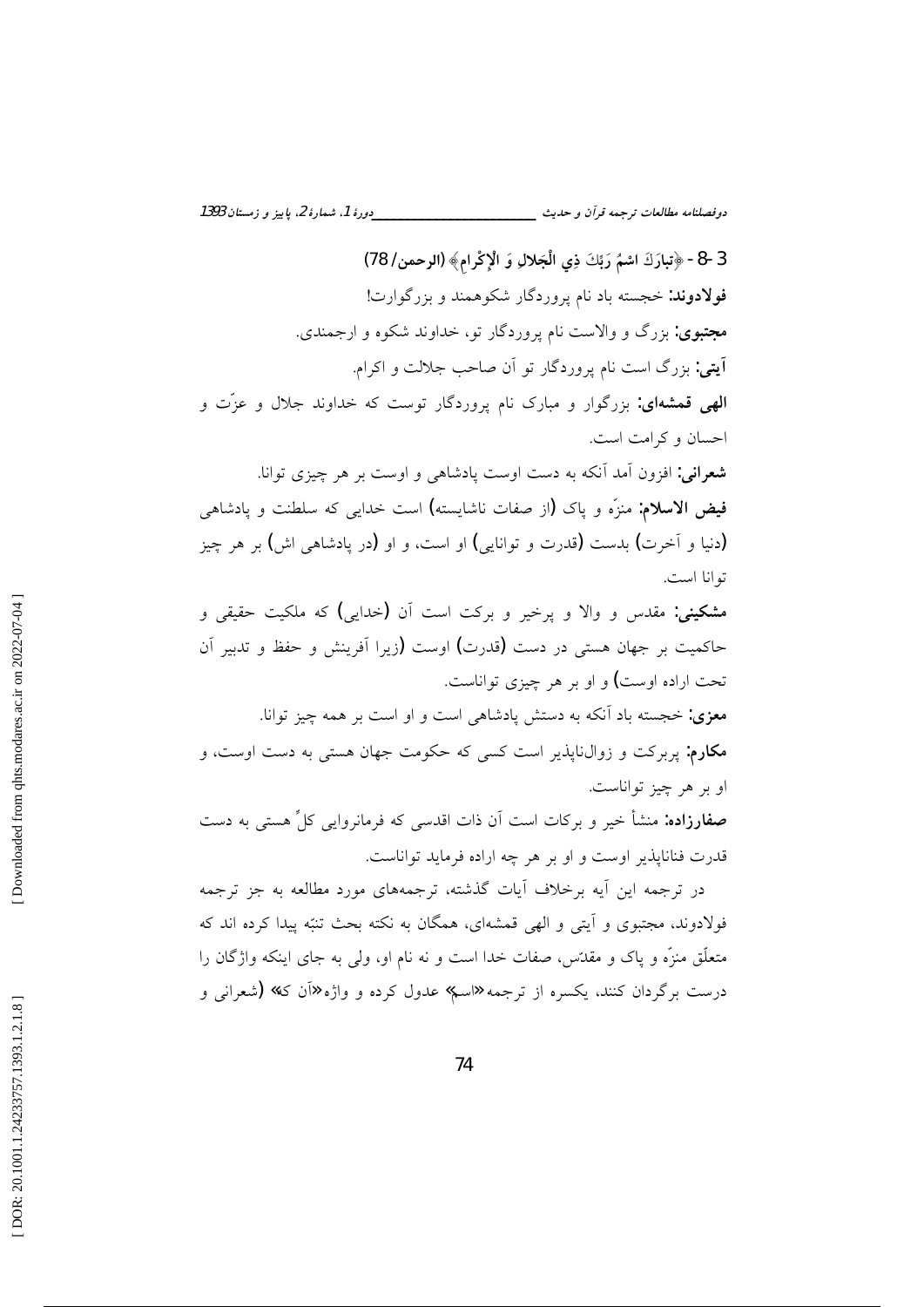معزى)؛ يا «خدايي كه» (فيض الاسلام و مشكيني)؛ يا «كسّي كه» (مكارم)؛ يا «أن ذات اقدسی که (صفارزاده) را جانشین آن کردهاند.

3-9- ﴿وَ قَالَ ارْكَبُواْ فِيهَا بِسْمِ اللهِ مَجْراهَا وَ مُرْسَــاهَاَ﴾ (هود/ 41) فولادوند: و [نوح] گفت: «در آن سوار شوید. به نام خداست روانشدنش و لنگر انداختنش,» مجتبوی: و گفت: در آن سوار شوید، که رفتن و ایستادنش به نام خداست. آيتي: گفت: بر آن سوار شويد، كه به نام خدا به راه افتد و به نام خدا بايستد. **الهی قمشهای:** و نوح دستور داد که شما مؤمنان به کشتی در آیید تا به نام خدا کشتی هم روان شود و هم به ساحل نجات رسد. **شعرانی:** و گفت سوار شوید در آن بنام خدا در وقت راندنش و وقت بازداشتنش. فیض الاسلام: و نوح (پس از آنکه از هر جفتی از حیوانات یک نر و یک ماده در کشتی گذارد به کسان خود و بمؤمنین) گفت: در کشتی سوار شوید در حالی که هنگام روان شدن و ایستادن آن بسم اللَّه گوئید و از نام او کمک و یاری بخواهید. مشکینی: و (نوح) گفت: در آن سوار شوید در حالی که هنگام حرکت و توقف آن بسم اللَّه گوييد و بسم اللَّه (كليد) حركت و سكون آن است. معزی: گفت سوار شوید در آن با نام خدا روان شدنش و لنگر انداختنش. مکارم: او گفت: «به نام خدا بر آن سوار شوید! و هنگام حرکت و توقف کشتی، یاد او كنيد.» صفارزاده: و نوح گفت: «به نام خداوند سوار بر کشتی شوید و به نام خداوند [هنگام توقف كشتى] از آن يياده شويد.»

در ترجمه آیه مورد بحث اگرچه عبارات ترجمههای مورد مطالعه متفاوت است. لیکن هیچ کدام به یکی از دو احتمال تفسیری که در گذشته بدان اشاره رفت، حداقل به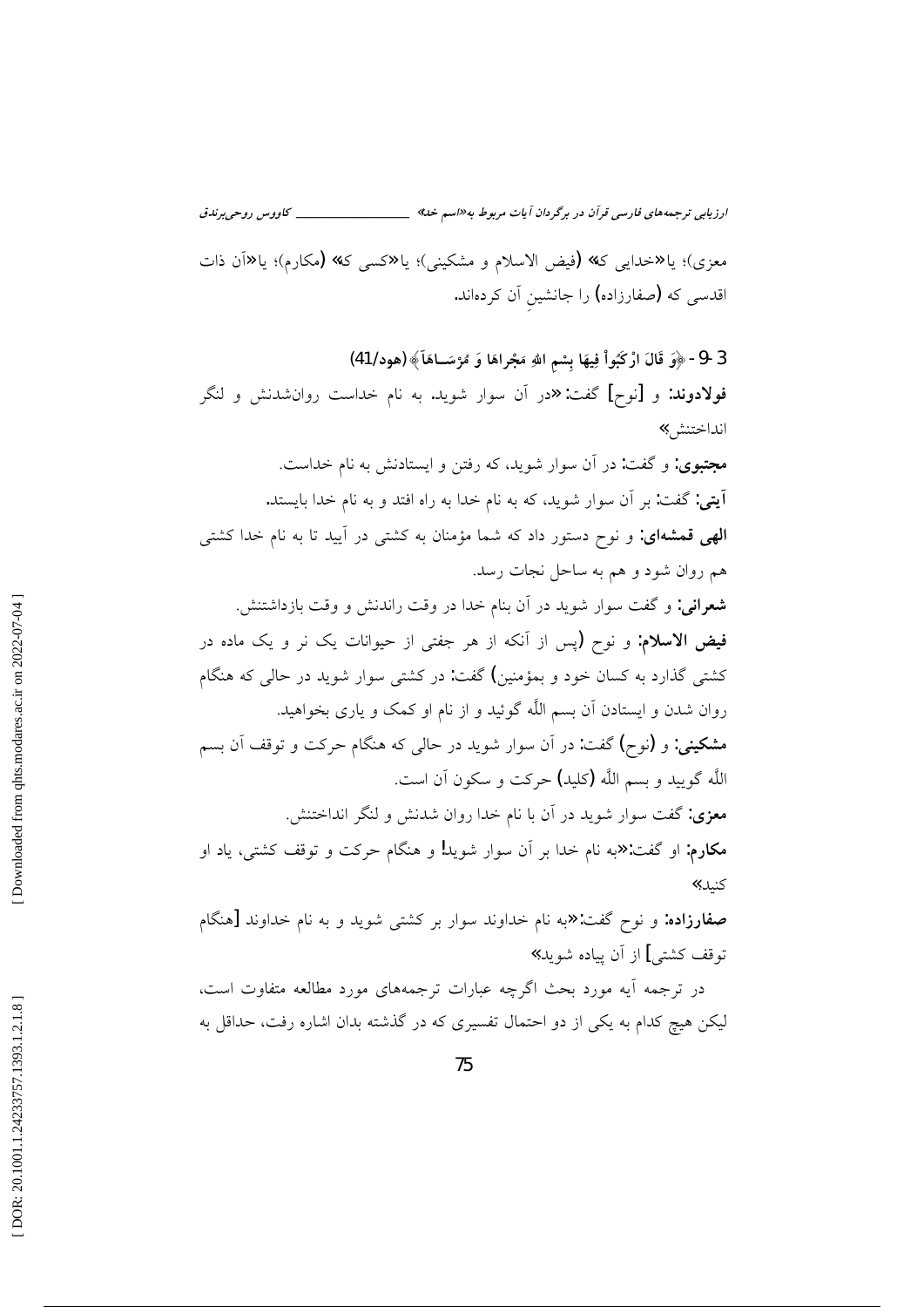\_\_دورهٔ 1، شمارهٔ 2، باییز و زمستان 1393 دوفصلنامه مطالعات ترجمه قرأن و حديث \_\_\_\_\_\_\_\_\_

عنوان احتمال اشاره نکرده اند، و این در حالی است که حقیقتاً راندن و باز ایستادن و لنگر انداختن كشتى، هرگز با «نام» لفظى تحقق نمى يابد، مگر آنكه جمله را از حالت خبری که ظهور آن در تحقق است به یک جمله انشائی برگرداند و این گونه ترجمه کنیم، کاری که فیض الاسلام، مشکینی، مکارم و صفارزاده مرتکب شدهاند و در خطای دو چندان افتادهاند.

3 -10 ﴿وَلِلَّهِ الأَسْمَاءُ الْحُسْنَى فَادْعُوهُ بِهَا وَذَرُواْ الَّذِينَ يُلْحِدُونَ فِي أَسْمَــلائِهِ﴾ (اعراف/ 180) فولادوند: و نامهای نیکو به خدا اختصاص دارد، پس او را با آنها بخوانید، و کسانی را که در مورد نامهای او به کژی می گرایند رها کنید. مجتبوی: و نیکوترین نامها خدای راست، پس او را بدانها بخوانید و کسانی را که در باره نامهای او به کژی میل میکنند- یا به گفتگو و ستیزه میپردازند- واگذارید. آيتي: از آن خداوند است نيكوترين نامها. بدان نامهايش بخوانيد. آنها را كه به نامهاي خدا الحاد مي ورزند واگذاريد. الهی قمشهای: و خدا را نیکوترین نامهاست، بدانها خدا را بخوانید، و آنان را که در نامهای او به انحراف میگرایند به خود واگذارید. **شعرانی:** و مر خدا راست نامهای نیکو پس بخوانیدش بآنها و واگذارید آنها را که میل بباطل مینمایند در نامهای او. فیض الاسلام: و (پس از آن برای اینکه بندگان همیشه او را بیاد آورند و به سوی او تضرَّع و زاری کنند و هدایت و راهنمایی بهر خیر و نیکی را از او بخواهند میفرماید:) برای خدا نامهای نیکو است (زیرا معانی آنها نیکو است) پس (در هر حال) او را بآن نامها بخوانيد (مانند يا اللَّه يا رحمن، يا رحيم و يا خالق السموات و الارض بگوئيد) و واگذارید (پیروی ننمایید) کسانی را که از نامهای او عدول کرده و برمی گردند (جز او را بآن نامها مینامند و آنها را تغییر میدهند، «چنان که مشرکین بتهاشان را الهه و خدایان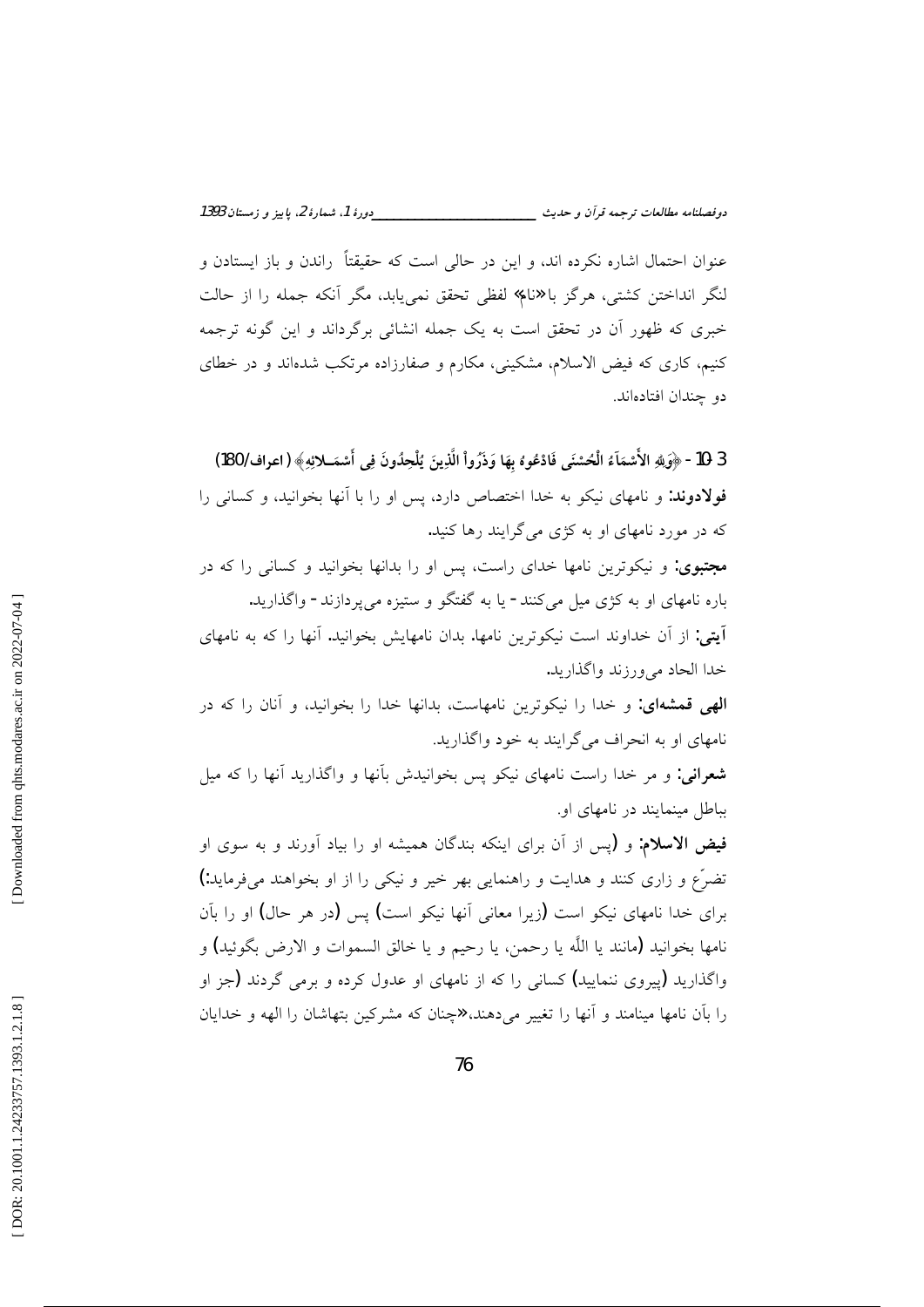ارزیابی ترجمههای فارسی قرآن در برگردان آیات مربوط به «اسم خدا» \_\_\_\_\_\_\_\_\_\_\_\_\_\_\_\_\_ \_\_\_\_ كاووس روحي برندق

م نامبدند، و اللَّه، عزیز و منان را تغییر داده یک بت را لات، و یکی را عزی و بتی را منات میگفتند» یا پیروی ننمایید آنان را که خدا را بچیزی که لائق و شایسته او و جائز و روا نیست وصف نموده و مینامند).

مشکینی: و برای خداست بهترین نامها (به جهت حسن معانی و علوّ مفاهیم آنها) پس او را بدان نامها بخوانید و کسانی را که در نامهای او به انحراف می روند (آنها را بر بتها می نهند یا به گونهای که سزاوار خدا نیست، تفسیر می کنند رها کنید.)

معزی: و خدا را است نامهای نکو پس بخوانیدش بدانها و بگذارید آنان را که کجروی کنند در نامهای او.

**مکارم:** و برای خدا، نامهای نیک است خدا را به آن (نامها) بخوانید! و کسانی را که در اسماء خدا تحریف می کنند (و بر غیر او می نهند، و شریک برایش قائل می شوند)، رها سازید! صفارزاده: برای خداوند نامهای فوق نیکو وجود دارد، به وسیلهی این نامها به خداوند متوسّل شوید و کسانی را که در تجریف نامهای خداوند می کوشند، رها سازید.

در ترجمه آیه مورد بحث نیز ترجمههای مورد مطالعه همچنان اسماء الهی را به «نامها» ترجمه كردهاند و در اين ميان فقط فيض الاسلام و مشكيني به اين جهت كه «حُسنى بودن» نام به عنوان نام لفظي وجه موجّهي ندارد، و با گنجاندن عبارت «زيرا معاني أنها نيكو است» (فيض الاسلام) يا «به جهت حسن معاني و علوّ مفاهيم أنها» (مشكيني) درصدد ترميم برآمدهاند، و این در حالی است که وجه موجَّه در تفسیر آیه، چنانکه گذشت، صفت «الحسني» صفت حقيقت، و فعل «يلحدون» به حقيقت مستند است.

اين مسأله در ترجمه آيه 8 سوره طه و آيه 24 سوره حشر و 110 سوره اسراء مشهود است که ً ذکر آیات یاد شده ترجمههای مورد مطالعه در این مقاله نمی گنجد.

> 3-11- ﴿عَلَّمَ ءَادَمَ الأَسْمَاَءَ﴾ (بقره/ 30) فولادوند: و [خدا] همه [معاني] نامها را به آدم آموخت.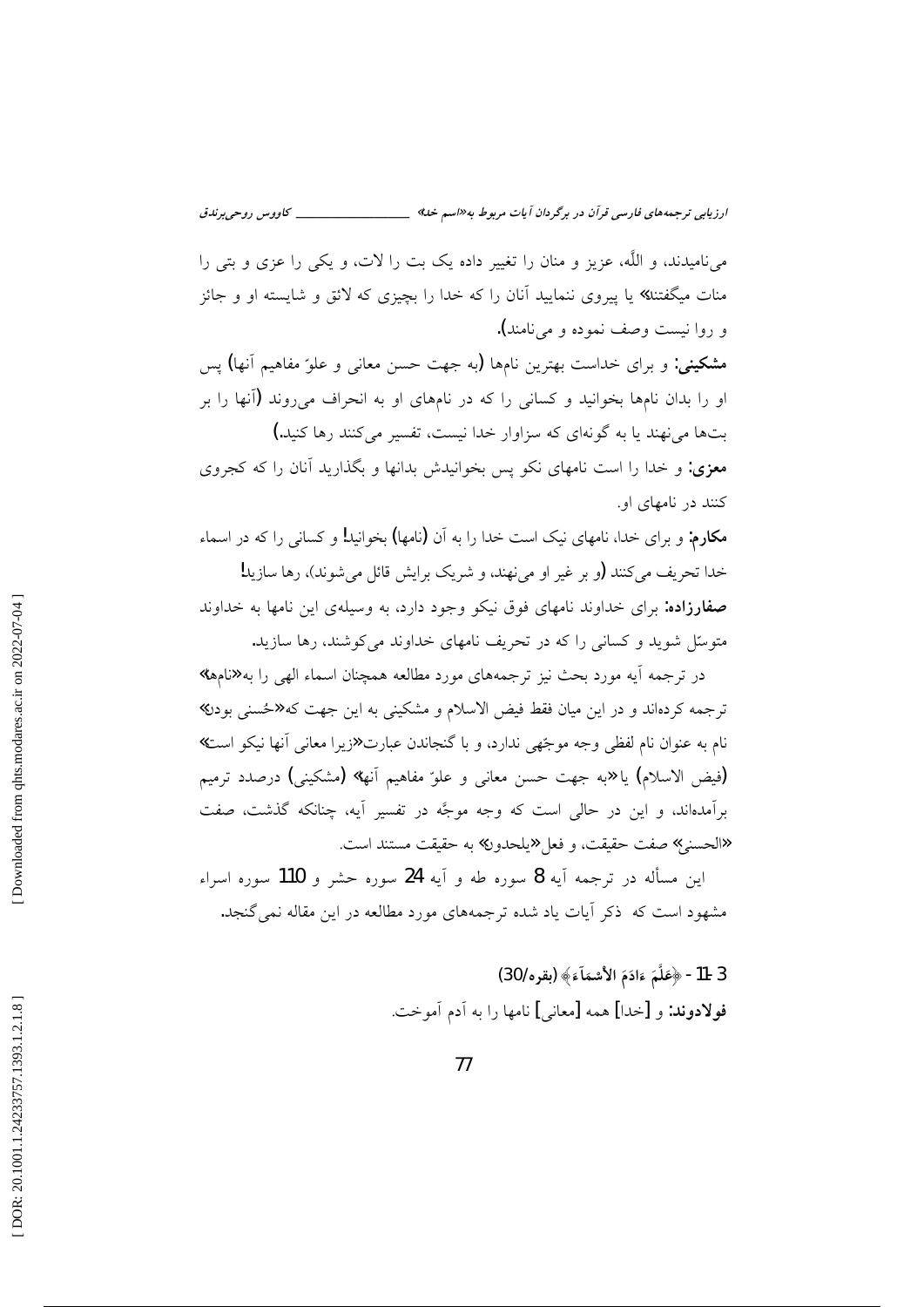دورهٔ 1، شمارهٔ 2، پاییز و زمستان 1393 دوفصلنامه مطالعات ترجمه قرآن و حديث \_\_\_\_\_

مجتبوی: و همه نامها را به آدم آموخت. آيتي: و نامها را به تمامي به آدم بياموخت. **الهي قمشهاي:** و خدا همه اسماء را به آدم ياد داد. **شعرانی:** و اَموخت باَدم همه نامها را. فیض الاسلام: (پس از آن فضل و برتری آدم را بر فرشتگان و همه آفریدگانش بسبب علم و دانشی که باو اختصاص داده آشکار ساخت و فرمود:) و همه نامها (نام هر چیز و خواصٌ و فوائد أن) را به أدم أموخت (الهام نمود). مشکینی: و همه نامها را به آدم آموخت (نام همه موجودات جهان را تا انقراض آن به یک زبان یا به همه زبانهای آینده بشر، و یا همه مسمّیات نامها را با حقایق و خواص و آثارشان به او آموخت). معزى: و أموخت به أدم نامها را. **مکارم:** سپس علم اسماء [علم اسرار اَفرینش و نامگذاری موجودات] را همگی به اَدم

از میان ترجمههای مورد مطالعه تنها مکارم و مشکینی با تنبّه به نکته بحث پیدا کرده است که آموختن الفاظی چند چندان فضیلتی برای آدم (ع) به شمار نمیآید، لذا مکارم با گنجاندن عبارت «اعلم اسرار آفرینش و نامگذاری موجودات» در داخل [ ] آن را ترمیم کرده است و مشکینی در وجه دوم مراد از اسم را مسمیّات برشمرده است؛ لیکن اگر «اسم» مطابق معنای تفسیری، درست ترجمه می شد، نیاز به این ترمیم نبود.

#### 4- نتىجە گىرى

آمو خت.

آیات قرآنی که واژه اسم و مشتقات آن در مورد خداوند متعال به کار رفته، به دو دسته تقسيم مي گردد: 1- آياتي كه مقصود از واژه اسم و مشتقات آن، قطعا اسم لفظي است. 2- آیاتی که واژه ی اسم و مشتقات آن در معنای عینی و خارجی که حقیقت معنای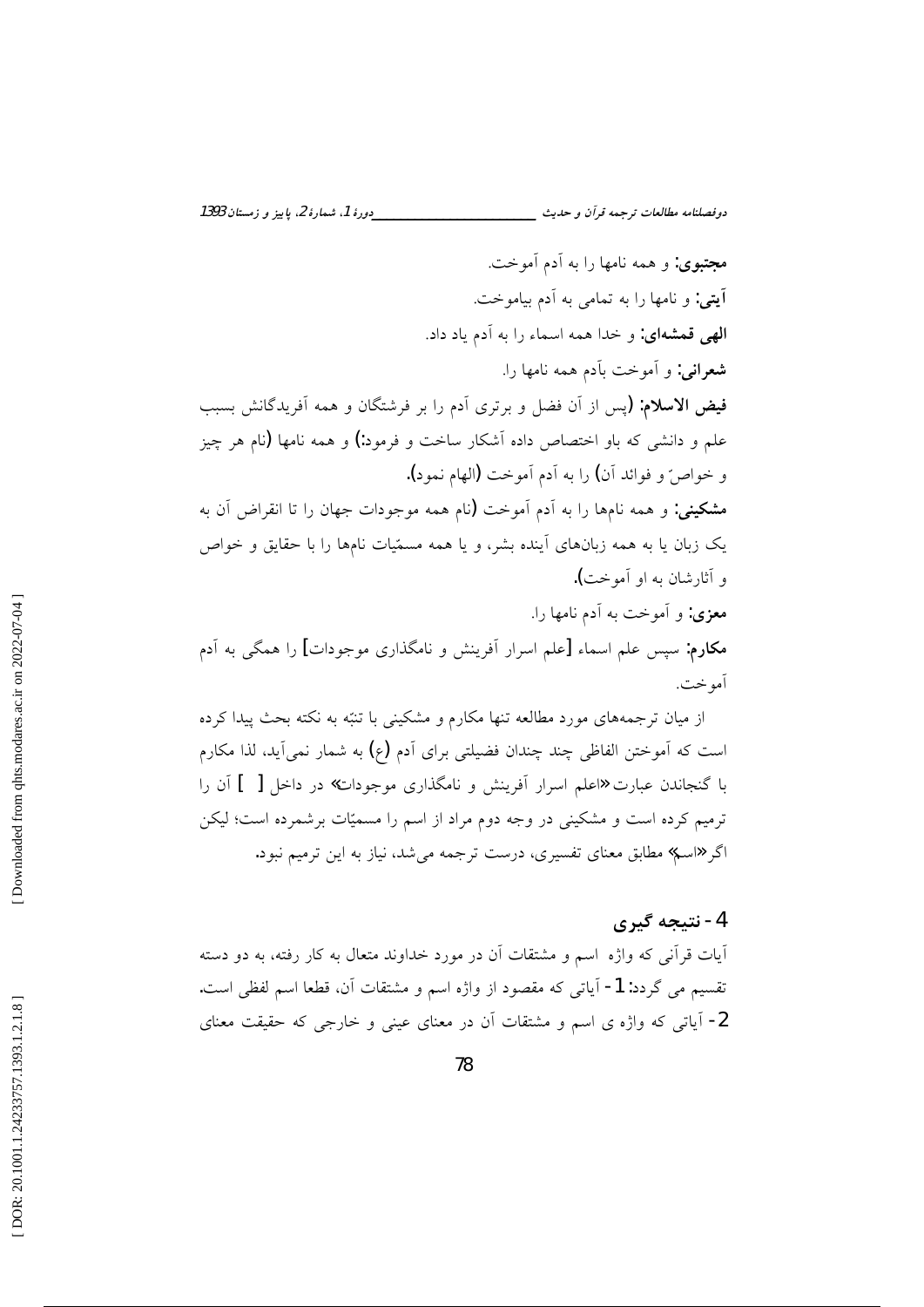اسم لفظی میباشد به گونهای که اسمهای لفظی اسم آن به شمار میآیند؛ که در ترجمههای فارسی مورد مطالعه در آیات دسته دوّم عمدتاً در ترجمه آن به فارسی، رعایت جانب خارجی بودن اسم در مورد خداوند نشده است و اسم به «نام» که یک نشانه بیش نیست، ترجمه شده است؛ هرچند بارقههای توجه به صفت عینی بودن مفهوم اسم موجب شده است که برخی از مترجمان، ای مساه را نادیده نینگاشته و با افزودن توضيحات اضافي أن را ترميم كنند.

5 - منابع \* قرأن كريم. 1- ابن عربي، محيىالدين ابوعبدالله محمدبن علي، *تفسير ابن عربي*، بي جا، دارلكتب العلميه، چاپ اول، (1422ق). 2- ابن عربي، محيى الدين ابوعبدالله محمدبن علي، *الفتوحات المكية*، دار صادر، بيروت، ب<u>ي</u> تا. 3- ابن كثير، ابوالفداء اسماعيل بن كثير دمشقى، تفسير *ابن ك*ثير، بيروت، دارالمعرفة، (1412ق). 4- آلوسي، شهاب الدين محمودبن عبدالله الحسيني، روح *المعاني في تفسيرالقرآن العظيم و السبع المثاني (تفسير الألوسي)*، بيروت، بي تا. 5- آيتي، عبدالمحمد، ترجمه قرآن، انتشارات سروش، تهران، چهارم، (1374ش). 6- حویزی، شیخ عبدعلیبن جمعه عروسی، تفسیر نورالثقلین، قم، اسماعیلیان، چهارم،  $(31412)$ . 7- خمینی، روح الله، تفسیر *سوره علق، بی*جا، بیiا، بیتا. 8- روحی برندق، کاوس، جلوه ذات، انتشارات دانشگاه تربیت مدرس، تهران، چاپ اول، (1393ش). 9- زمخشري، جارالله محمود بن عمر، *الكشاف*، بيجا، سازمان تبليغات اسلامي، (1416ق). 10- سيوطى، جلال الدين، *الدر المنثور في التأويل بالمأثور*، كتابخانه آية الله مرعشى نجفي؛  $(51404)$ 11- شعراني، ابو الحسن، ترجمه قرآن، انتشارات اسلامية، تهران، چاپ اول، (1374ش).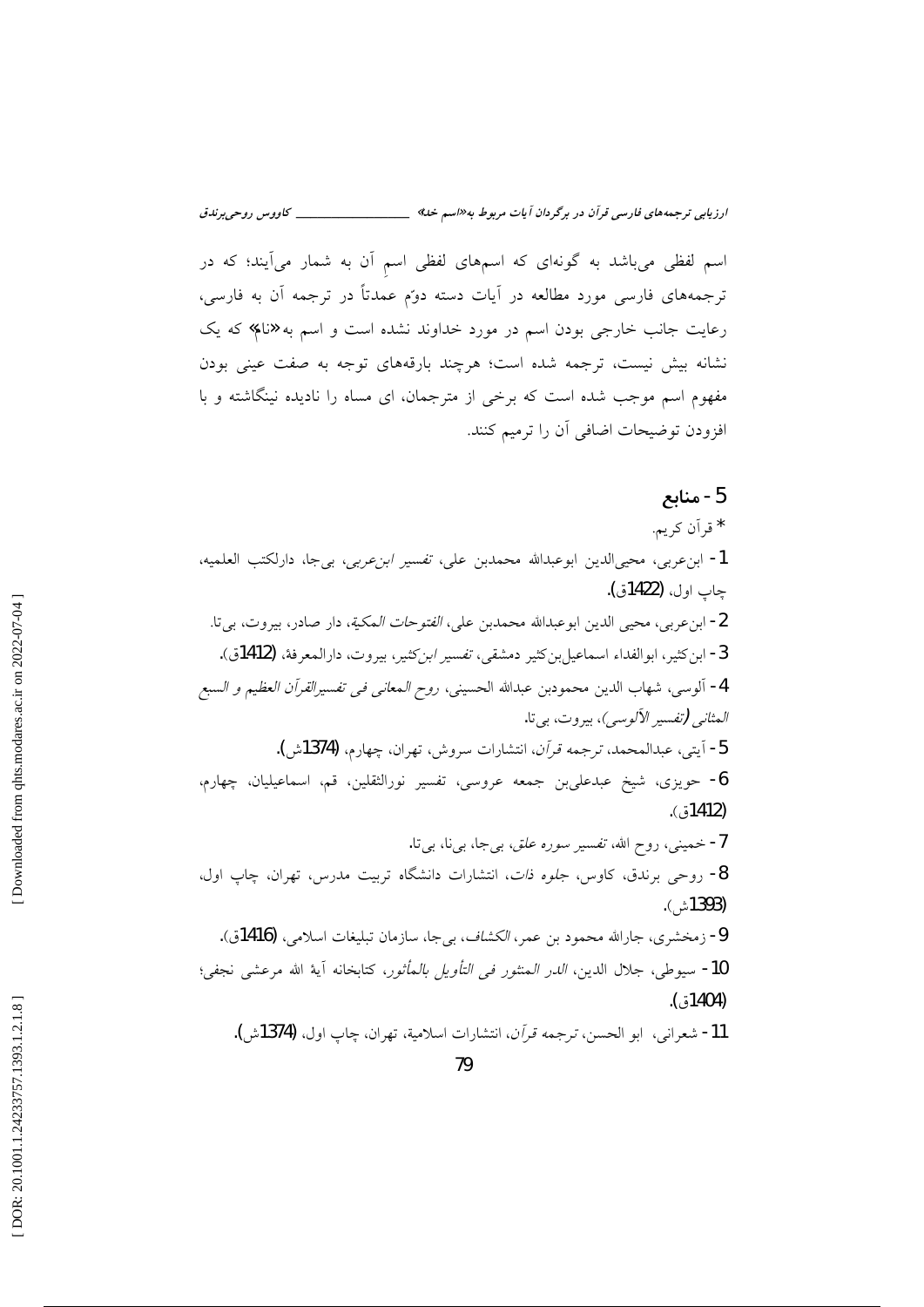12- شوكاني، محمدبن على بن محمد، فتح *القدير*، بيجا، عالم الكتب، بي تا. 13- صدر المتألهين، صدرالدين محمد شيرازي، الحكمة المتعالية في الأسفار العقلية الأربعة، بيروت، دار احياء التراث، چاپ سوم، (1981م). 14- صدرالمتألهين، صدرالدين محمدشيرازي، *تفسير القرآن الكريم (صدرا*)، انتشارات بيدار، قم، ڃاپ دوم، **(1366**ش). 15- صدرالمتألهين، صدرالدين محمدشيرازي، شرح *أصول الكافي*، مؤسسه مطالعات و تحقيقات فرهنگي، تهران، چاپ اول، (1383ش). 16- صفارزاده، طاهره، ترجمه قرأن، موسسه فرهنگی جهان رایانه کوثر، تهران، چاپ دوم، (1380ش). 17- طباطبايي، سيد محمد حسين، *الميزان في تفسير القرآن*، بيروت، مؤسّسة الاعلمي للمطبوعات، (1393ق). 18- طبرسي، امين الاسلام ابوعلى فضل بن حسن، مجمع *البيان*، بيروت، مؤسسة الاعلمي، (1415ق). 19- طبرى، ابن جرير، جامع *البيان*، بيروت، دارالفكر، (1415ق). 20- طوسي، ابوجعفر محمد بن حسن طوسي، *التبيان*، قم، مكتب الاعلام الاسلامي، چاپ اول  $(3409)$ 21- فولادوند، محمد مهدى، ترجمه قر*آن*، دار القرآن الكريم (دفتر مطالعات تاريخ ومعارف اسلامي)، تهران، چاپ اول، (1415ق). 22- فيض الاسلام، سيد على نقي، ترجمه قرآن، انتشارات فقيه، تهران، چاپ اول، (1378ش). 23- فيض كاشاني، محمدمحسن، *تفسير صافي*، بيروت، موسسة الاعلمي للمطبوعات،  $(1979)$ 24- قرطبي، عبدالله بن محمد بن احمد انصاري، *تفسير قرطبي*، بيروت، دار احياء التراث، بي¤. 25- قيصري، محمدداود، شرح فصوص الحكم قيصري، بي جا، انتشارات علمي و فرهنگي، (1375ش).